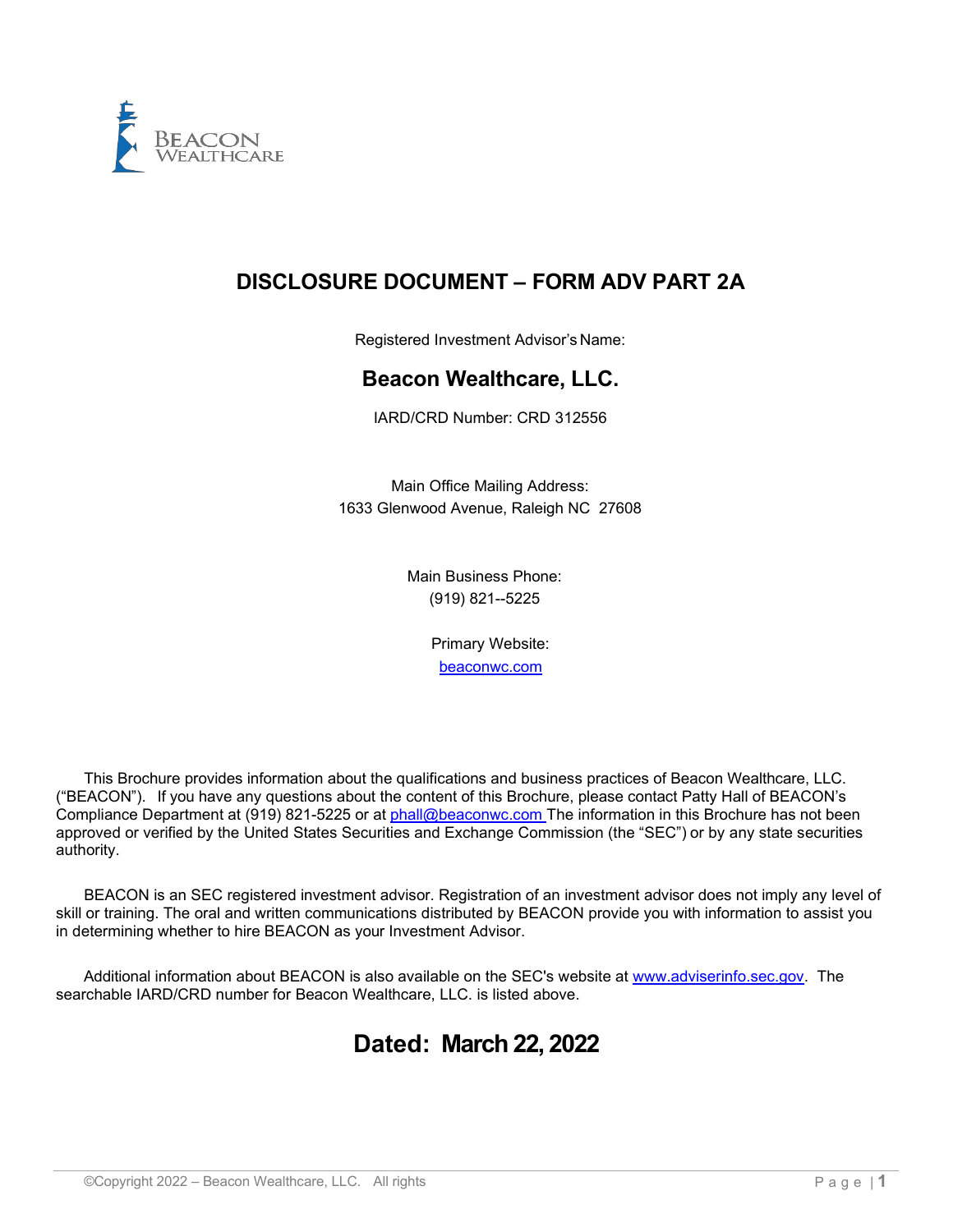# **Item 2 – Material Changes**

<span id="page-1-0"></span>This section is used to identify any material changes since the last annual update.

Each year Beacon Wealthcare, LLC. will deliver to clients each year, by no later than March 31st, a free Relationship Summary and updated Disclosure Brochure that includes, or is accompanied by a summary of material changes, or a summary of material changes and an offer to provide a copy of the updated Disclosure Brochure and how to obtain it.

The following material changes have occurred since the last filing:

None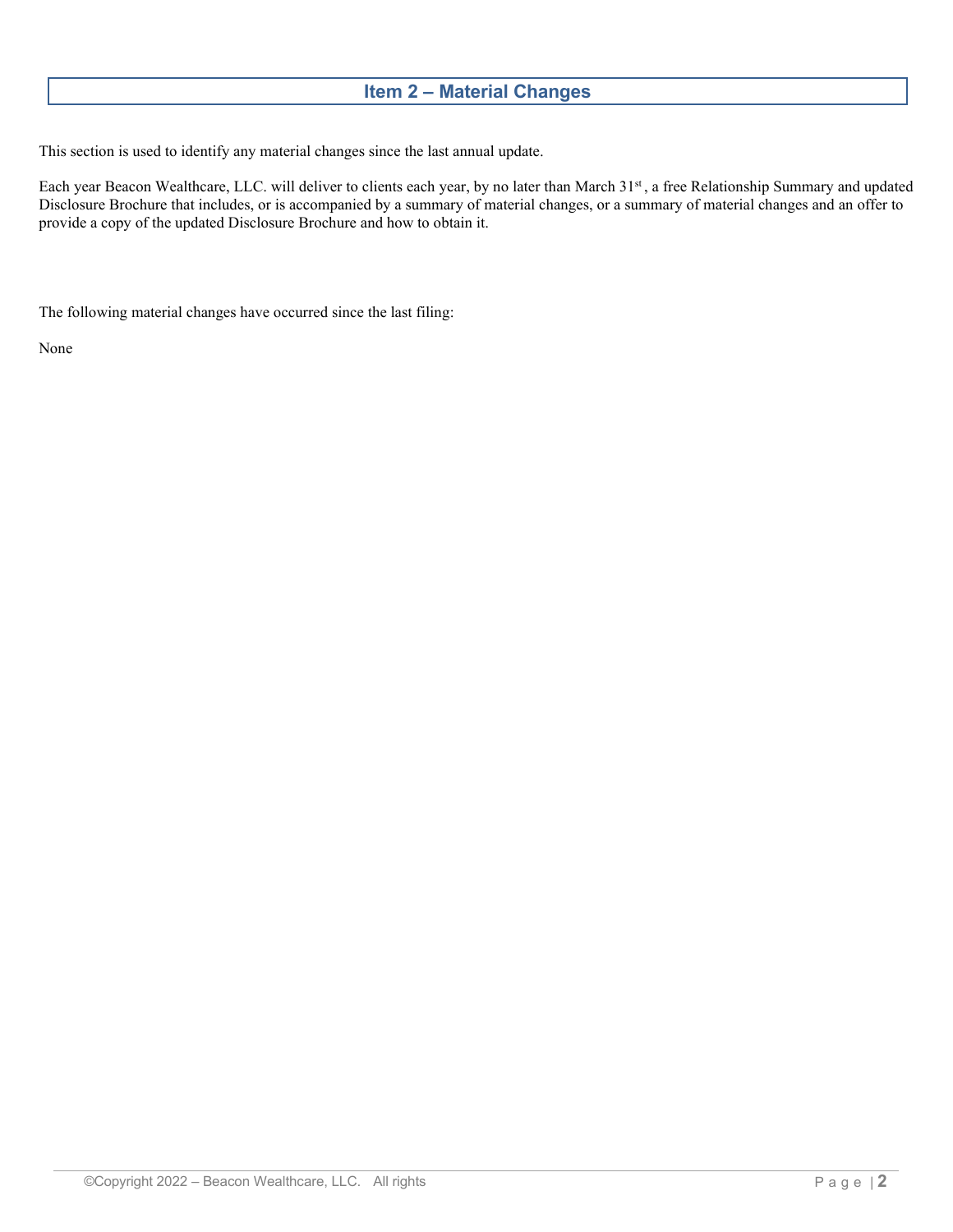# Item 3 - Table of Contents

| Item 11 – Code of Ethics, Participation or Interest in Client Transactions and Personal Trading  10 |  |
|-----------------------------------------------------------------------------------------------------|--|
|                                                                                                     |  |
|                                                                                                     |  |
|                                                                                                     |  |
|                                                                                                     |  |
|                                                                                                     |  |
|                                                                                                     |  |
|                                                                                                     |  |
|                                                                                                     |  |
|                                                                                                     |  |
|                                                                                                     |  |
|                                                                                                     |  |
|                                                                                                     |  |
|                                                                                                     |  |
|                                                                                                     |  |
|                                                                                                     |  |
|                                                                                                     |  |
|                                                                                                     |  |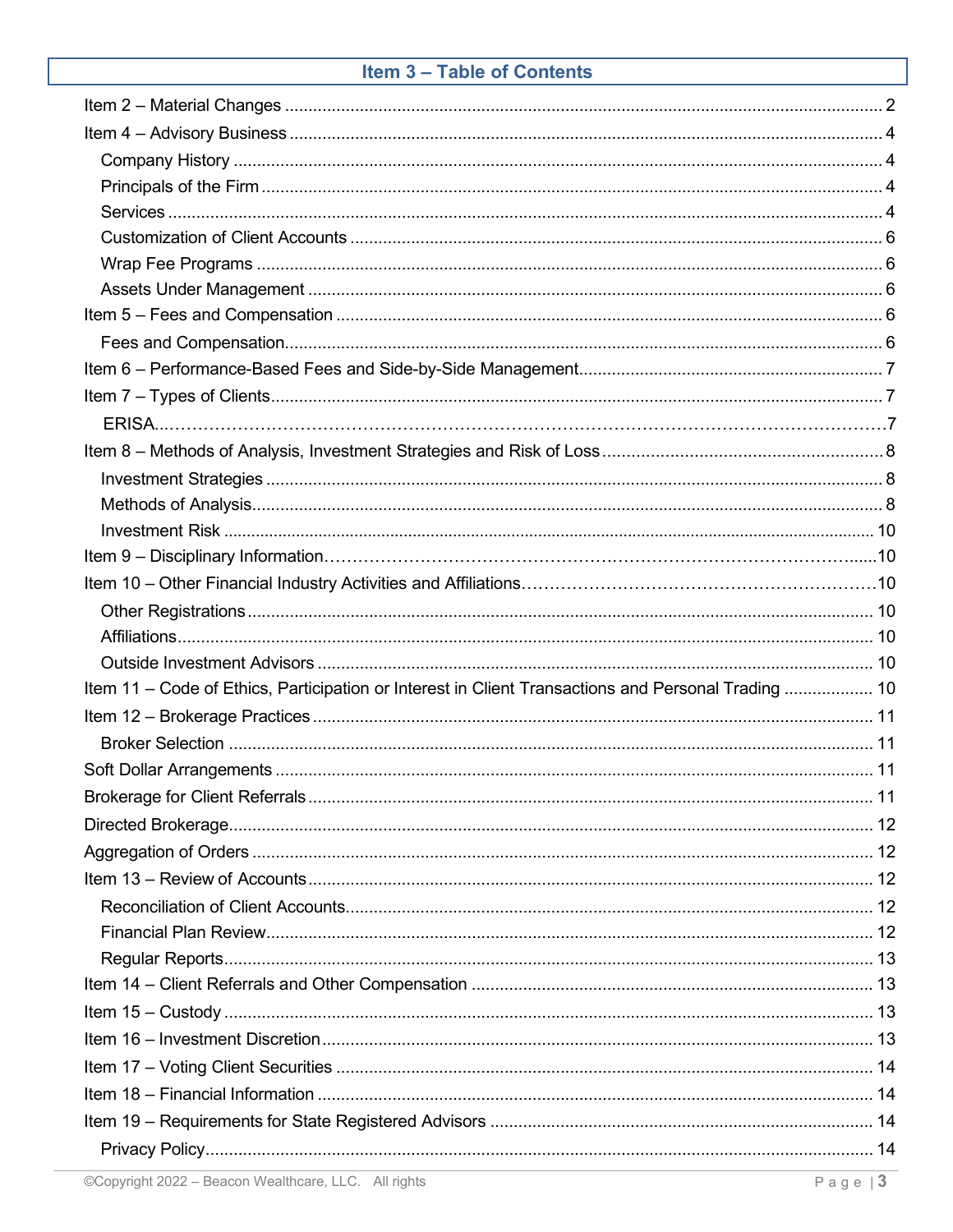# **Item 4 – Advisory Business**

#### <span id="page-3-0"></span>Company History

Beacon Wealthcare, LLC. ("BEACON") is a North Carolina limited liability company headquartered in Raleigh, North Carolina.

BEACON's mission is to provide real planning, sensible investing, and meaningful advice so that money can be a blessing.

Our process is focused on advising our clients to **avoid unnecessary investment risk**, **avoid needless or irrational sacrifices to their lifestyle** and to constantly **measure, in easily understandable terminology, their progress toward accomplishing the goals they value**. These functions are carried out in the context of understanding the inherent uncertainty of financial markets, which neither we nor our clients can control, and by balancing a client's range of goal choices and priorities in order to provide the client **with a sufficient level of confidence of accomplishing those goals.** We rationally minimize the controllable cost of investment portfolio expenses and income taxes by primarily utilizing tax-efficient, broadly diversified indexed exchange-traded funds. Our clients' financial goal plans are highly likely to change as we adapt to changing lives, aspirations, goals, priorities, and changes in asset values.

BEACON's value proposition to its clients consists of the following:

- controlling the investment process to minimize expenses, taxes, and underperformance
- ongoing monitoring and reaffirmation of the client's goals
- ongoing reaffirmation of the prioritization of goals related to each other

Ongoing advice derived from daily monitoring of portfolios, frequent review of the financial goal plan's confidence levels and periodic meetings to reaffirm and identify new goals and priorities provide significant value-adds over a client's lifetime.

In all of our efforts to deliver the best planning and management for our clients we strive to remain objective and unbiased, continually seeking to advance our methods, supporting tools, and research while attempting to establish ourselves as the standard by which our industry measures quality, honesty, and integrity.

BEACON requires those giving investment advice to clients to have a bachelor's degree and an advanced degree in business or finance, or comparable investment industry experience.

#### <span id="page-3-1"></span>Principals of the Firm

Beacon is a member-managed LLC, owned by Geoffrey Hall, Jared Korver, and Ryan Smith. Patricia Hall is the Compliance Officer. We will discuss the backgrounds of all more fully in Part 2B of our ADV, the Brochure Supplement.

#### **Types of Advisory Services Offered**

<span id="page-3-2"></span>Services

#### SERVICES FOR INDIVIDUALS/TRUSTS/ENDOWMENTS

BEACON offers investment advisory services to clients based on our Investment Advisory Agreement.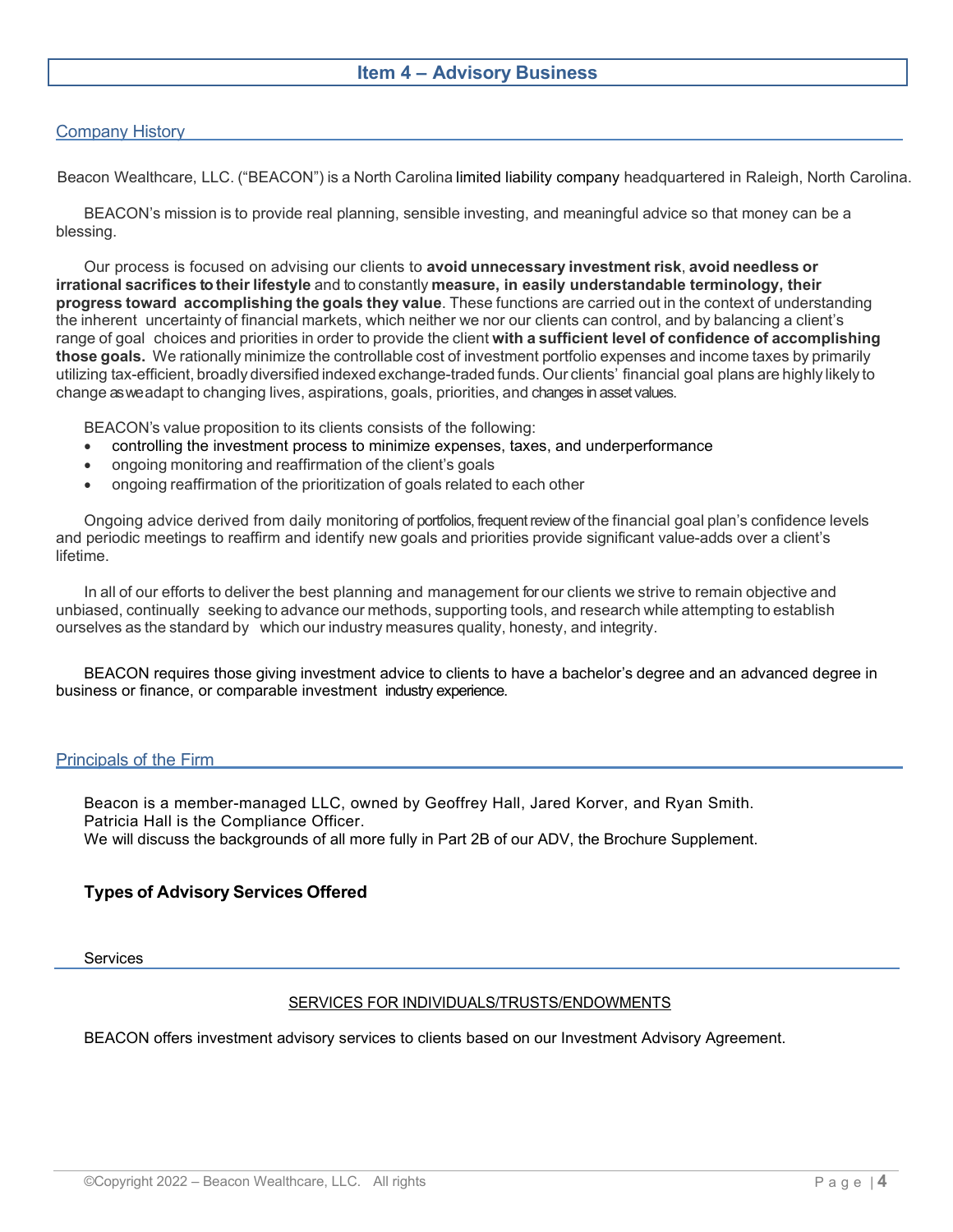BEACON and its associates will perform any or all of the following advisory services on behalf of its clients:

- 1) Understanding the client's financial circumstances.
- 2) Discovering the client's ideal and acceptable levels for the following:
	- i) Personal and related financial or event goals of all types
	- ii) Savings and other sources of income, and
	- iii) Levels of target investment allocation risk
- 3) Prioritizing each of the client's financial and related non-financial goals relative to others. For example, would the client be willing to work longer or to save more or take more investment risk, or some combination in order to improve the confidence of higher a more valued goal - retirement spending? Alternatively, would the client prefer to accept and plan for more modest retirement spending to sleep better now by reducing exposure to the volatility of equity markets?
- 4) Obtaining such other relevant information necessary to make determinations or recommendations for the investment of the client's assets (e.g., pension information, social security estimates, rental income, etc.).
- 5) Analyzing investment portfolio allocation alternatives in the context of prioritized financial goals for the likelihood of supporting those goals in combination with any other client sources of income.
- 6) Recommending a goal package with an appropriate asset allocation the Financial Goal Plan in conjunction with any overall savings or other sources of income that strikes a balance between providing an adequate level of confidence of meeting goals and avoiding unnecessary investment risk and compromises to the client's lifestyle.
- 7) Implementing an action plan for adopting recommended investment alternatives.
- 8) Performing ongoing review of the client's financial goals to restate, if necessary, current ideal and acceptable goal ranges and priorities.
- 9) Providing ongoing monitoring of the Financial Goal Plan's funded status which relates to its level of confidence.
- 10) Reporting on a periodic basis, the client's investment results on assets managed by BEACON.
- 11) Providing daily monitoring of all portfolios for variances between actual allocations and those required by the recommended target allocations. Exceptions may be allowed indefinitely when tax consequences, transaction costs, expected cash flows, or input from the client outweigh or override the benefits of rebalancing.
- 12) Providing management-only services to clients who do not require or desire the financial plan. These management services are branded and referred to as Quest (QUEST). These management-only services are offered at a lower fee than our full-service planning platform. See Fees and [Compensation](#page-5-4) on page 7.
- 13) In some cases, relying on another registered investment advisor or registered investment advisor representative to perform one or more of the above services.
- 14) Clients may also give Beacon permission to view and give advice as to invest and reinvest on accounts held with an outside custodian, referred to as "Held Away "assets. In some cases, clients may give Limited Power of Attorney for trading purposes only.
- 15) Provide a once a year flat fee for Financial Planning which includes a financial plan and a Social Security Analysis.

©Copyright 2022 – Beacon Wealthcare, LLC. All rights P a g e | **5** We also offer for accounts beginning with \$5000, portfolio management services through Institutional Intelligent Portfolios platform, an automated, online investment management platform offered by Schwab Performance Technologies ( "SPT") , a software provider to independent investment advisors and an affiliate of Charles Schwab & Co., to operate the Program (the "Program" or "SPT"). Through this program we offer clients a range of investment strategies we have constructed, all consisting of a portfolio of exchange traded funds and a cash allocation. The client's portfolio is held in a brokerage account opened by the client at SPT's affiliate, Charles Schwab. This platform enables us to make the Program available to clients online and includes a system that automates certain key p in response to the client's answers to the online questionnaire. The client may then indicate an interest in a portfolio that is one level less or more conservative or aggressive than the recommended portfolio, but we then make the final decision and selected a portfolio based on all the information we have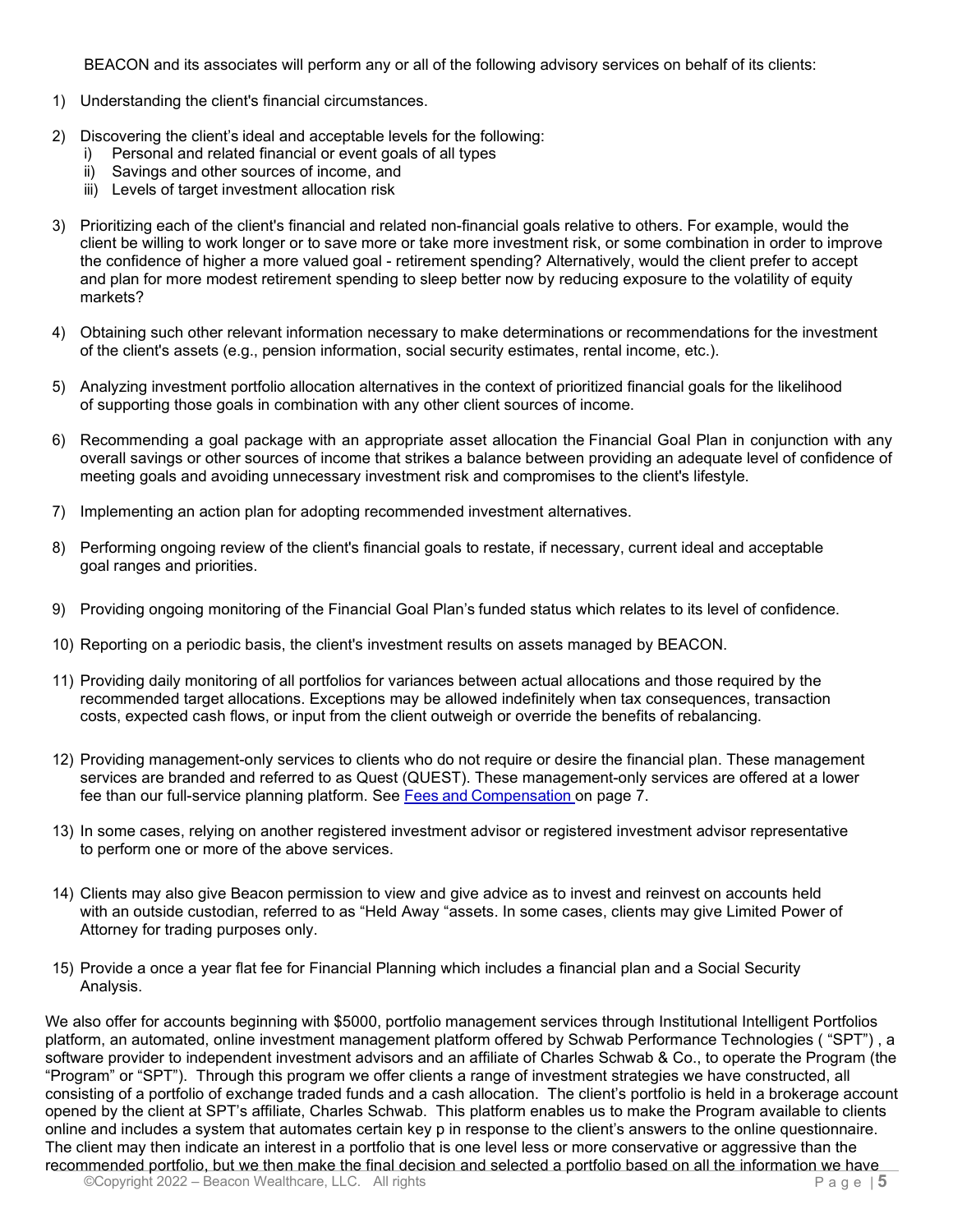about the client with what they have provided.

Once the client has opened the account online and funded (part of the opening process), the accounts are managed by Schwab Performance Technology with an automated investment engine (robo-advisor) and rebalanced when necessary, for example when funds are deposited, needed, or a market movement making the portfolio out of line with the investment model chosen. The program also offers a way to reduce taxes with tax-loss harvesting (if the client is eligible and elects). Clients have online access to view, request funds, or transfer in fund and/or securities. Rebalancing to keep the accounts diversified for their investment strategy are automatic.

Clients do not pay fees to SPT however we charge clients a fee for our services as described in item #5.

#### SERVICES FOR PLAN SPONSORS AND PLAN PARTICIPANTS

BEACON does not have any outside contracts with plan sponsors and plan participants at this time.

#### <span id="page-5-0"></span>Customization of Client Accounts

The entire premise of our process is to define individual goals and requirements to develop customized plans for each client. Although BEACON has trading discretion over clients' account(s), every client has the right to direct his or her own account(s). For "Held Away" assets, Beacon only gives advice and does not have trading discretion.

### <span id="page-5-1"></span>Wrap Fee Programs

BEACON does not participate directly or indirectly in any wrap fee programs.

#### <span id="page-5-2"></span>Assets Under Management

<span id="page-5-3"></span>As of March 22, 2022 BEACON manages approximately \$ 216 million in client assets on a discretionary basis.

# **Item 5 – Fees and Compensation**

#### <span id="page-5-4"></span>Fees and Compensation

BEACON provides independent, fee-only investment management services to individuals, families, benefit plans, foundations, and institutions. We receive no commissions from trading marketable securities or compensation for financial products and services that we recommend to our clients. We receive one fee, which is generally based upon a client's account household total managed assets, but may also include a minimum flat fee of \$5,000 where planning services exceed the cost of any assets being managed. In more complex engagements the fee can range \$7,500 to \$ 10,000.

The specific manner in which fees are charged by BEACON is described in the client's Investment Advisory Agreement. Fees are typically billed quarterly in advance and are usually debited by the custodian, Charles Schwab (SCHWAB) from the client's custodial account and remitted by the custodian to BEACON. Fees are augmented by the pro-rata portion of any significant capital contribution ( greater than \$10,000 ) during a calendar quarter. In the event of termination of a relationship, any prepaid, unearned fees associated with this Agreement are refunded. Clients may also be billed and send a check for payment. Held-away assets managed by us are invoiced and paid by check, credit or debit card, or other agreed-upon method, not to include direct debiting of the account itself.

Currently BEACON charges fees that normally range from 0.50% to 1.25% per annum for advisory relationships with natural persons or non-benefit plan institutional relationships. The fee agreement used in our management-only QUEST program stipulates a lower percentage fee than that paid by our full-service planning accounts (0.9%), but it includes a \$50.00 annual minimum. Certain other agreements contain a minimum fee of \$5000 to compensate BEACON when planning fee minimums exceed revenues that would accrue asset fees alone.

In most circumstances, the actual fee charged will depend on the total household assets with typical breakpoints at various household asset levels, although some clients may be billed a flat percentage or dollar fee regardless of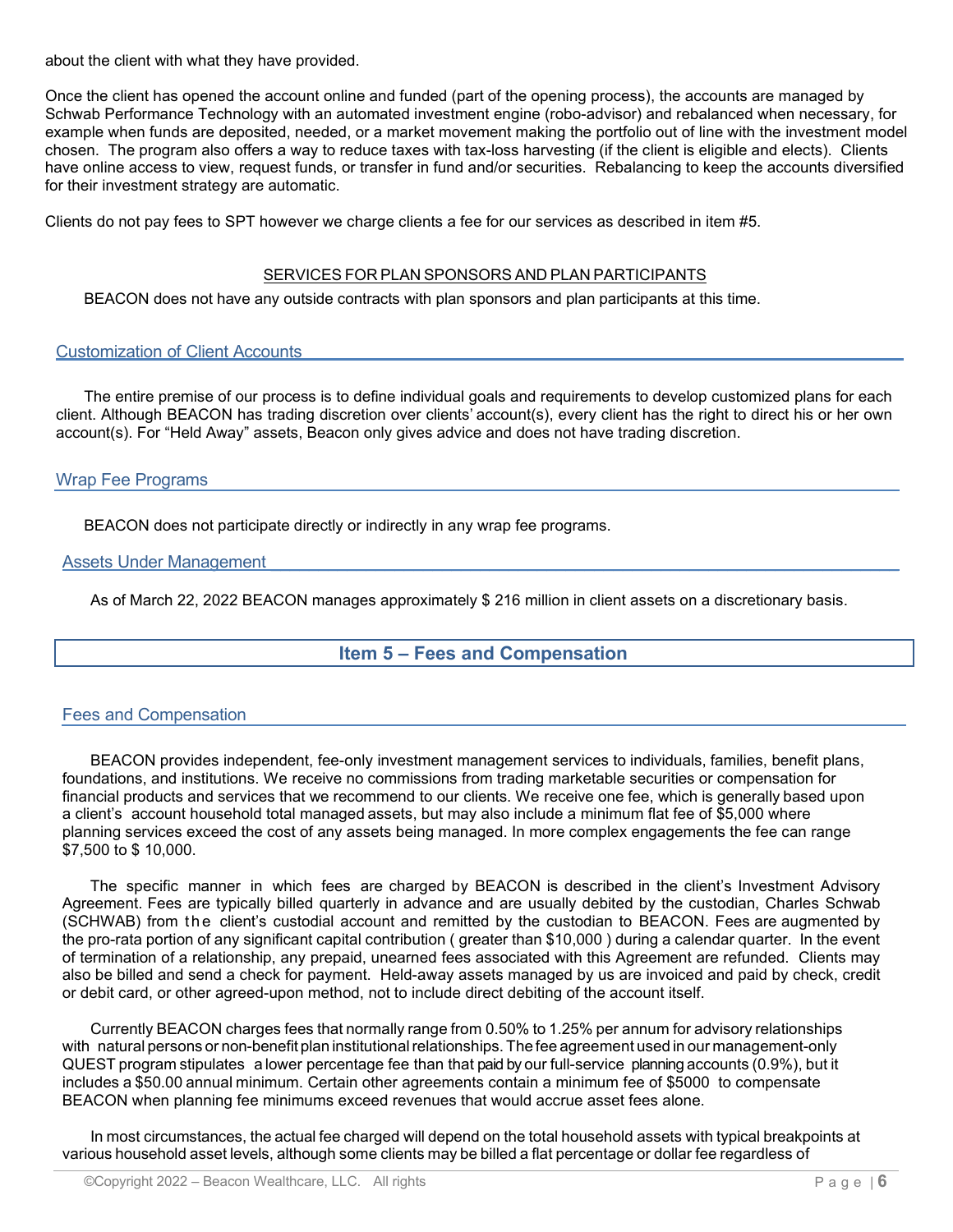household asset level. In most cases, as the household or asset levels increase, the flat or graduated fee as applicable is reduced as a percentage of assets. BEACON offers discounted rates to its employees and their families as well as to institutional and very high net-worth clients with substantial account balances at fee levels that may be lower than the ranges indicated above. Beacon reserves the right to negotiate fees.

All Advisory Fees are exclusive of transactions fees and other related costs and expenses which shall typically be incurred by the client as charged by the custodian. Mutual funds, exchanged traded funds and annuities all charge internal management fees and other expenses, which are disclosed in a fund's or annuities prospectus or equivalent disclosure document and are directly deducted from the value of such investment vehicles. Such charges, fees and commissions are exclusive of and in addition to BEACON's fee. BEACON and/or its Advisors do not receive any portion of these commissions, fees and costs and do not have any affiliation with the sponsors or providers of these investment vehicles.

 For qualified retirement plan consulting services, Beacon charges a fee based upon a percentage of the market value of qualified retirement plan assets at the end of each quarter. Fees are based on an annualized basis and paid quarterly, in most cases at 0.2% annually. Fees can be negotiable. This fee covers view only access to the plan for advising on portfolio (s) fund selections. Generally, fees are directly deducted from the plan.

 The client agreement may be terminated by any of the parties to the agreement by provision of written notice to the other parties. Upon termination, any unearned fees will be refunded to the client. Any fees accrued by not yet assessed to the account will be assessed prior to the termination of the agreement.

For our accounts held at SPT, clients do not pay brokerage commissions or any other fees to Charles Schwab. We do charge management fees to the client. We do not pay SPT fees if we maintain \$100 million in client assets in accounts at Charles Schwab not enrolled in the program. If we do not meet this condition, then we pay SPT an annual fee of 0.10% on the value of our client's assets in the Program.

Item 12 of this Brochure further discusses BEACON's selection process for the brokerage or custodian firm(s) it recommends.

Beacon may also offer a once a yearly flat fee or hourly fee for Financial Planning (one plan per year). The flat fee is no higher than \$5000, varying depending on complexity and scope of the plan environment. Under special circumstances Beacon may charge an hourly fee of \$250 per hour.

# **Item 6 – Performance-Based Fees and Side-by-Side Management**

<span id="page-6-0"></span>BEACON does not charge any performance-based fees (fees based on a share of capital gains or on capital appreciation of the assets of a client).

**Item 7 – Types of Clients**

<span id="page-6-1"></span>BEACON provides portfolio management services to individuals, high net worth individuals, trusts, estates, pension and profit-sharing and defined-contribution retirement plans, business entities, charitable institutions, endowments and foundations.

Clients eligible to enroll in the SPT Program include individuals, IRAs and revocable living trust. Clients that are organizations (such as corporations and partnerships) or governments, entities, and clients that are subject to the Employee Retirement Income Security Act of 1974 are not eligible for the Programs. The minimum investment required to open an account in the Programs is \$5000. The Program Disclosure Brochure describes related minimum required account balances for maintenance of the account, automatic rebalancing, and tax-loss harvesting.

### ERISA \_\_\_\_\_\_\_\_\_\_\_\_\_\_\_\_\_\_\_\_\_\_\_\_\_\_\_\_\_\_\_\_\_\_\_\_\_\_\_\_\_\_\_\_\_\_\_\_\_\_\_\_\_\_\_\_\_\_\_\_\_\_\_\_\_\_

When we provide investment advice to clients regarding a retirement plan account or individual retirement account, we are fiduciaries within the meaning of Title I of the Employee Retirement Income Security Act and/or the Internal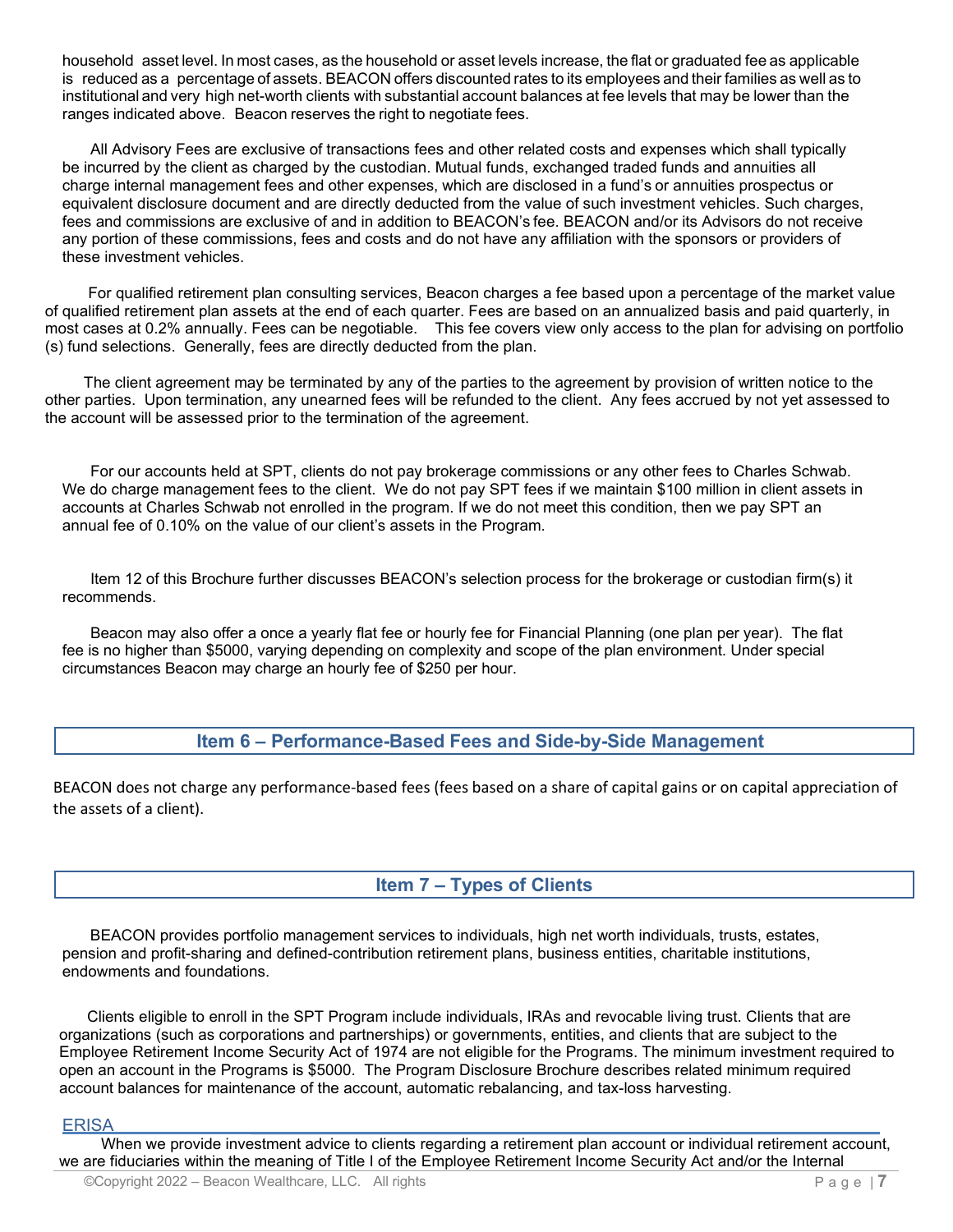Revenue Code, as applicable, which are laws governing retirement accounts. The way we make money creates some conflicts with these client's interests, so we operate under a special rule that requires us to act in clients best interest and not put our interest ahead of theirs. Under this special rule's provisions, we must: meet a professional standard of care when making investment recommendations (give prudent advice); never put our financial interests ahead of the clients when making recommendations (give loyal advice), avoid misleading statements about conflicts of interest, fees, and investments, follow policies and procedures designed to ensure that we give advice that is in the client's best interest: charge no more than is reasonable for our services: and give the basic information about conflicts of interest.

# **Item 8 – Methods of Analysis, Investment Strategies and Risk of Loss**

#### <span id="page-7-1"></span><span id="page-7-0"></span>Investment Strategies

The investment philosophy of BEACON is based on the fundamental premise that the capital markets are continuously uncertain, and that our job as managers of wealth is to manage those things which we, or our clients, can control over a client's lifetime, or other relevant time period (for institutions). In accepting the notion that the capital markets are always uncertain, one of our primary tasks is to control the amount of capital market uncertainty that is prudent to accept for each client's financial circumstance, and the effect of that uncertainty on the funding status of each client's unique financial needs and goals. Numerous studies, historical data and common sense, tell us that the primary driver of uncertainty is the amount of a portfolio that is allocated to riskier assets, like equities. This key decision—how much of a portfolio is prudent to allocate to the risk of the equity markets—should not be taken lightly and should be based on the premise that needless risk should be avoided. Our planning process is focused on determining the appropriate level of risk to confidently meet important client goals. Our model portfolios are designed to efficiently provide maximum returns at given levels of risk.

Geoffrey Hall, a managing member of BEACON is responsible for the selection of securities and design of portfolios on behalf of BEACON's client's accounts. Securities selection is based on two basic premises. First, it is imperative to fund our portfolios with assets that behave as closely as possible to the database and our Capital Market Assumptions. Second, we strongly believe the overwhelming evidence that broadly diversified indexes consistently and significantly outperform active managers over longer timeframes (ten-years), especially when taxes and expenses are considered.

Our client's investment portfolios are largely invested in exchange traded funds (ETFs) that are benchmarked to:

- A broad-based domestic equity index
- A broad-based foreign equity index
- A 7-10-year maturity intermediate US government securities index
- Money market fund(s).

Our typically recommended client target portfolios require only three exchange-traded funds to provide an efficient, low cost, well diversified portfolio. Those three exchange-traded funds contain approximately 3,000 to 5,500 underlying stocks and 15-20 U.S. Government Treasury securities. For benefit plan advisory services, indexed mutual funds are used in lieu of exchange-traded funds. On a less frequent basis, we may offer advice on mutual funds, securities traded over-the-counter, corporate debt securities, variable annuities, municipal securities and individual foreign and domestic equities.

We do not make investment decisions based upon marketing timing and discourage clients from investments in alternative investments, which are often less-liquid investment structures. The selection of securities recommended by BEACON includes the evaluation of the historical tracking error relative to the applicable benchmark index, the nature of underlying assets, liquidity of the fund, how efficiently the fund trades in the market (bid/ask spreads), and how underlying securities are weighted in an index mutual fund or ETF.

Portfolio Operations' trades in client accounts when required to conform to allocation guidelines (rebalancing) or client requests (e.g., the need for cash by a client or the infusion of new client household assets from a client) or to execute a model portfolio change when indicated by a revised financial goal plan.

<span id="page-7-2"></span>Methods of Analysis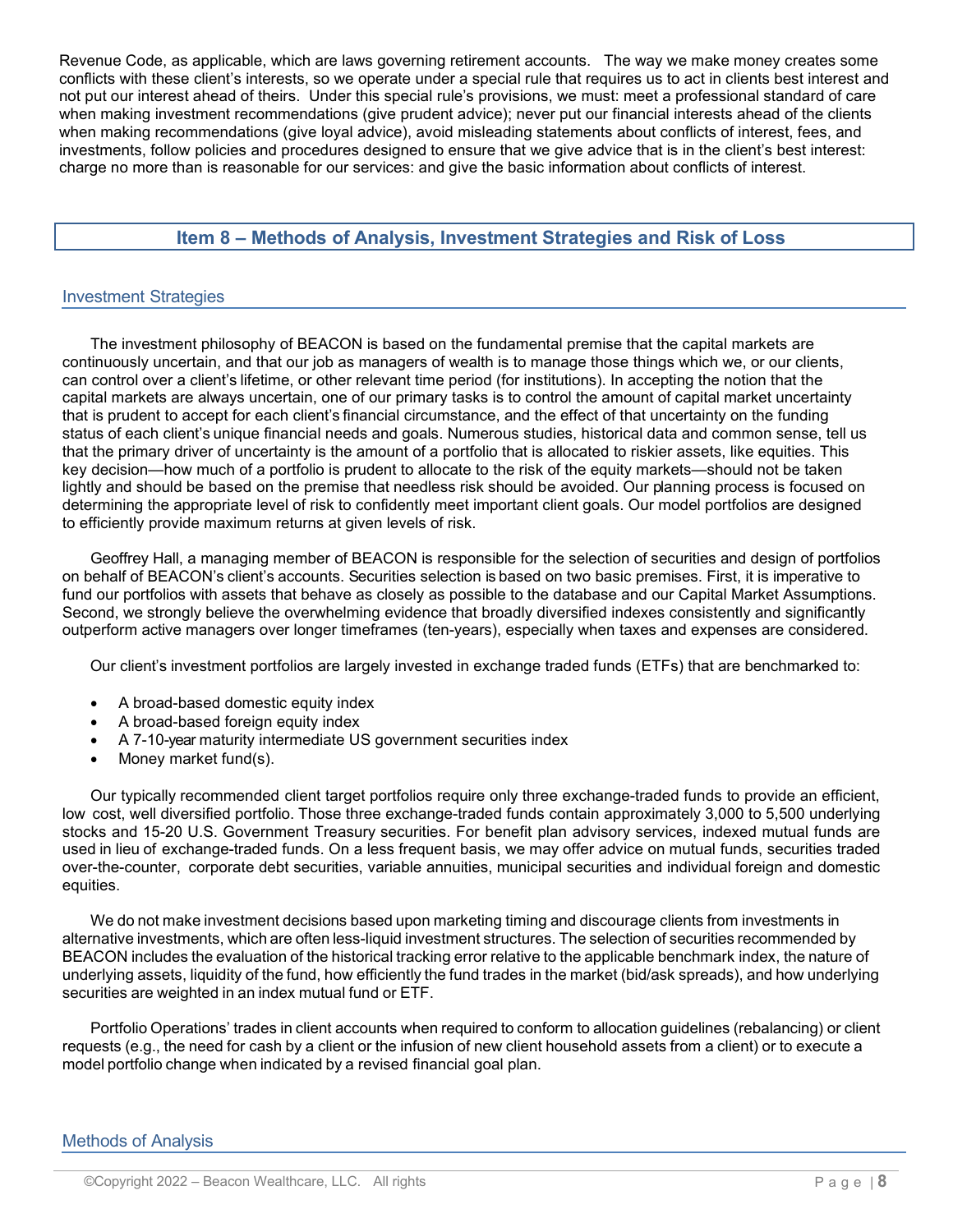The Monte Carlo analysis below shows 1,000 potential, portfolio values over a sample client's lifetime. We use Monte Carlo or probability analysis to provide a reliable level of statistical confidence in a client's plan given the uncertainty of what capital market returns will be. But as reflected in Figure 2. Below, the amount of financial assets required for a client to hold at any point in time in order to have adequate confidence of funding their future goals – can be measured and displayed. It also reveals the broad range of potential outcomes because of the uncertainty of markets, demonstrating the importance of ongoing monitoring.

#### **ILLUSTRATION OF POSSIBLE OUTCOMES OF A TYPICAL FINANCIAL GOAL PLAN Figure 2**

. The graph below shows the results for all 1000 Monte Carlo Trials.

. The Probability of Success meter displays the percentage of trials that were successful in funding all of your goals.

. We identify the Confidence Zone as a probability of Success between 75% and 90%.



In the table below, the Best, 25th percentile, 50th percentile, 75th percentile, and Worst trials are ranked based on the End of Plan Value. For each trial displayed, the corresponding portfolio value is illustrated for specific years of the plan. These years serve as checkpoints to illustrate how the portfolio might perform over the life of the plan.

Although the graph and table help illustrate a general range of results you may expect, neither of them reflect the Final Result, your Probability of **Success** 

| <b>Trial</b> | Year 5      | Year 10     | Year 15     | Year 20     | Year 25      | End of Plan  | <b>Year Money</b><br>Goes to \$0 |
|--------------|-------------|-------------|-------------|-------------|--------------|--------------|----------------------------------|
| Best         | \$1,908,219 | \$3,426,508 | \$4,455,046 | \$7,950,518 | \$12,486,591 | \$17,524,958 |                                  |
| 25th         | \$1,886,466 | \$2,684,963 | \$3,973,615 | \$3,414,589 | \$4,050,066  | \$6,265,806  |                                  |
| 50th         | \$1,101,630 | \$2,343,653 | \$2,616,324 | \$2,753,625 | \$4,622,885  | \$3,689,891  |                                  |
| 75th         | \$1,365,510 | \$1,545,436 | \$1,399,550 | \$1,839,658 | \$1,178,663  | \$1,859,860  |                                  |
| Worst        | \$948.951   | \$961,692   | \$670,819   | \$287,067   | \$0          | \$0          | 2038                             |

©2016, PIEtech, Inc. All rights reserved. Powered by MoneyGuidePro

 The gauge on the right-hand side of Figure 2. Represents our acceptable " Confidence Zone". It represents the full range of the 1,000 Monte Carlo trials. The purple band represents insufficient confidence (below 75%) of meeting client goals. The green band represents the 750 to 900 trials that met or exceeded the wealth needed to fund all goals. And the blue band represents a range of confidence which we believe is excessively high, where our client's plans end with more wealth than they say they want, wealth that could be enjoyed during their lives.

 BEACON provides ongoing monitoring of confidence to render advice when needed to adjust portfolio risk and specific client goal changes in order to stay within the Confidence Zone throughout a client's lifetime. **However, BEACON cannot and does not guarantee to any client that all possible goals at all aspirational spending levels can be achieved.** In fact, as Figure 2. Demonstrates (above), the possible portfolio values by the end of the plan range from a loss of \$1 million to a surplus of \$17.5 million.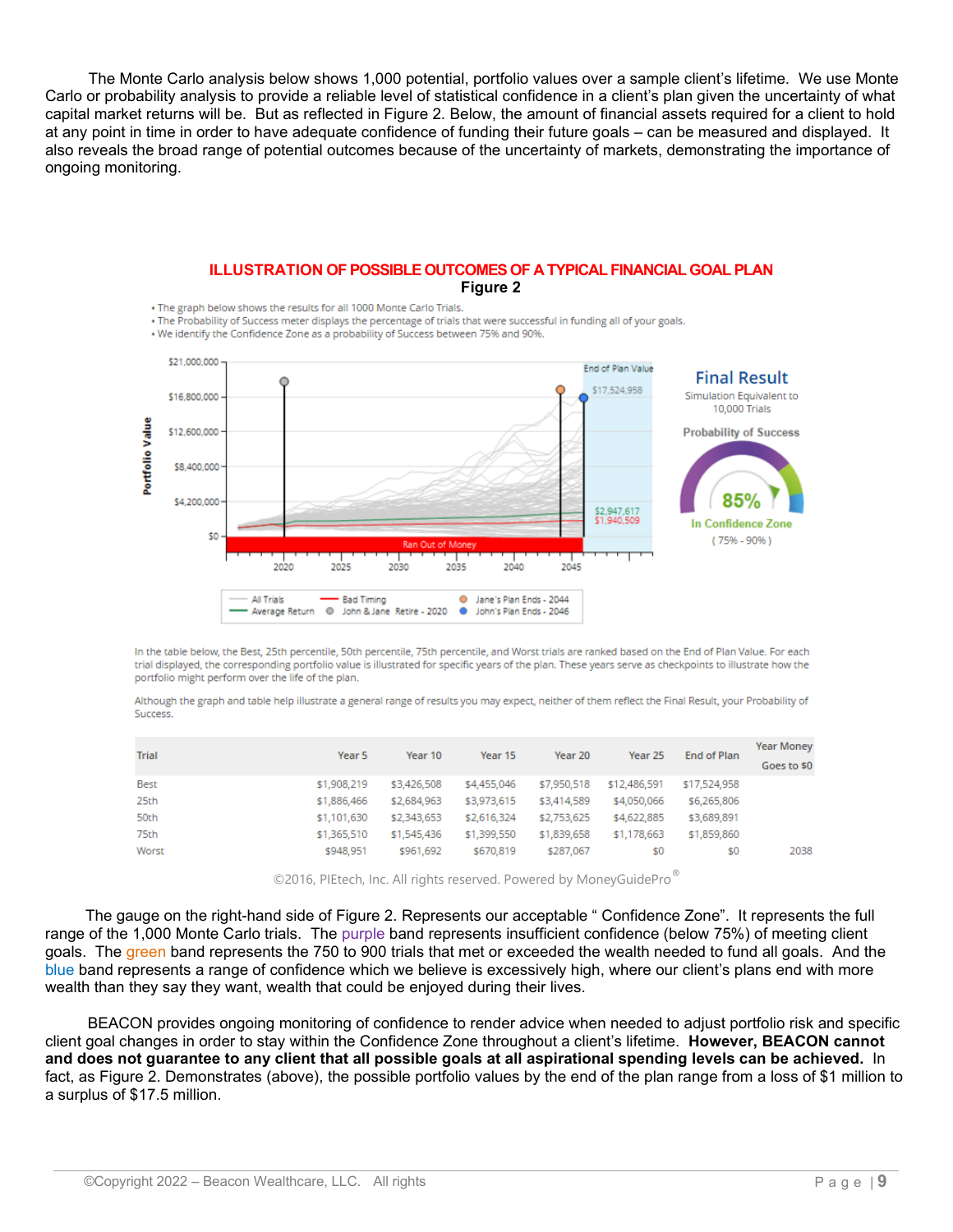<span id="page-9-0"></span>Risk is the measurement of the degree of unpredictability of a given portfolio's return in any given period. Risk includes the **possibility of losing some or all of your original investment. In plan reports, BEACON references downside risk at the 95th percentile.** This means that for any given 12-month period, only 1 out of 20 periods would have a negative return in excess of the calculated 95th percentile downside risk statistic using 1,000 simulations. Even the most conservative investment strategy is subject to risk. Market risk, also known as systematic risk, is that which is inherent in the entire market or an entire market segment. For example, interest rates, recession, natural disasters and wars all represent sources of nonsystematic market risk that cannot be avoided through market diversification.

Due to investments in foreign stocks, clients may be subject to additional risks such as foreign currency fluctuations, differing financial accounting standards, possible political and economic instability in some markets and higher portfolio holding expenses compared to domestic equities. For these reasons BEACON's recommended portfolios underweight the allocation of non-U.S. foreign equities held in exchanged-traded or mutual funds relative to their global market capitalization. Mid and Small cap investing generally involves greater risk and volatility. In a rising interest rate environment, the value of fixed-income securities typically declines.

BEACON cannot guarantee a client will—in all circumstances of changing personal financial goals and market conditions—be able to remain in the "Confidence Zone", as that term is illustrated and described in this disclosure document.

> *All investment programs carry the risk of loss and there is no guarantee that any investment strategy will meet its objectives.*

> > **Item 9 – Disciplinary Information**

<span id="page-9-1"></span>Registered investment advisors are required to disclose all material facts regarding any legal or disciplinary events that would be material to your evaluation of BEACON or the integrity of BEACON's management. BEACON has no disciplinary events associated with its clients.

**Item 10 – Other Financial Industry Activities and Affiliations**

#### <span id="page-9-3"></span><span id="page-9-2"></span>**Other Registrations**

BEACON and its employees are not registered, nor have an application pending to register, as a broker-dealer or as a registered representative of a broker-dealer. Additionally, BEACON and its employees are not registered, nor have an application pending to register, as a futures commission merchant, commodity pool operator, commodity trading advisor, insurance agent or as an associated person of any entity engaged in the foregoing fields.

#### <span id="page-9-4"></span>Affiliations

BEACON has no contractual relationships with another firm.

#### <span id="page-9-5"></span>Outside Investment Advisors

BEACON does not use outside investment advisors.

#### <span id="page-9-6"></span>**Item 11 – Code of Ethics, Participation or Interest in Client Transactions and Personal Trading**

©Copyright 2022 – Beacon Wealthcare, LLC. All rights P a g e | **10** The employees of BEACON have committed to a Code of Ethics that establishes a high standard of integrity and professional ethics in conducting business with the firm, its clients and its business vendors and partners. All BEACON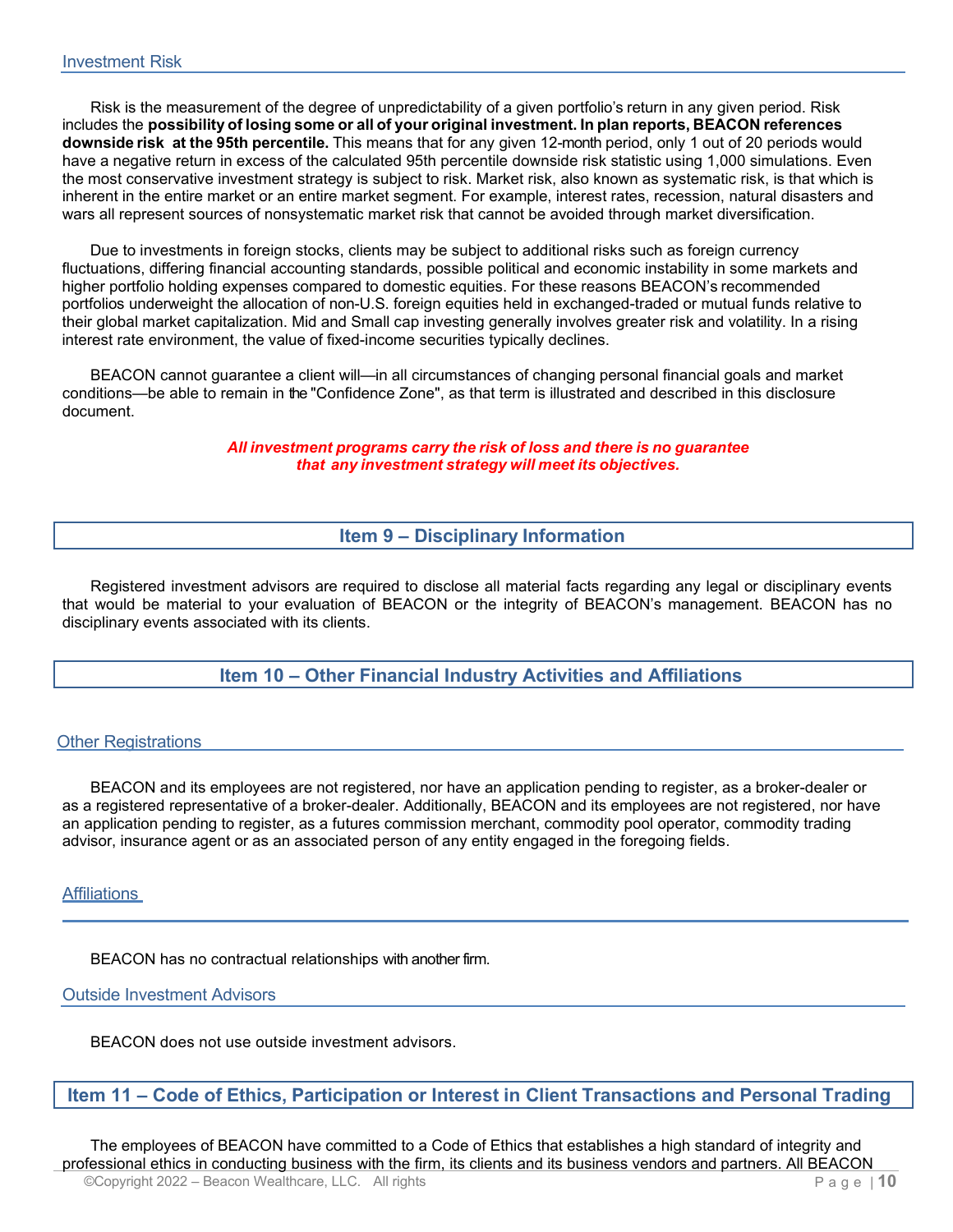associates are required to review and sign a formal Code of Ethics adopted to comply with Rule 204(A)-1.

BEACON's Code of Ethics provides for 1) a high ethical standard of conduct; 2) compliance with all federal and state securities laws; and (3) policies and procedures for the reporting of certain personal securities transactions on a quarterly basis as well as upon hire and annually for all BEACON's professionals and employees. The Compliance Officer of BEACON reviews on a test basis employee trades periodically. The Compliance Officer's trades are reviewed by a managing member of BEACON. These reviews help ensure that the personal trading of employees complies with BEACON's Code of Ethics. Due to the nature of BEACON's recommended portfolios, we believe it would be very unusual for employees' personal trades in individual securities to present any ethical conflicts with any ETF portfolio recommendations or trades made on behalf of clients given the huge degree of market diversification represented by our domestic, international, and fixed income ETFs.

BEACON does not recommend to clients any securities in which BEACON or its related persons have a material financial interest. The primary securities invested in by BEACON on behalf of its clients are passive ETFs and indexed mutual funds (401K models), although portfolio management and advice on prior client positions which may have to stay in a client's portfolio for some time for tax or other personal client reasons is sometimes required. BEACON does not typically recommend the purchase of publicly-traded or privately-placed individual stocks, bonds, master limited partnerships, hedge funds or limited liability companies to its clients.

A copy of BEACON's Code of Ethics is available to BEACON's advisory clients upon written request to the Compliance Officer at BEACON's principal office address or by email request to [phall@beaconwc.com.](mailto:phall@beaconwc.com)

### **Item 12 – Brokerage Practices**

#### <span id="page-10-1"></span><span id="page-10-0"></span>Broker Selection

BEACON's sole custodian is Charles Schwab & Co. ("SCHWAB"). Significant in our decision are their discounted ETF trade commissions, automation and special services for registered investment advisors to improve efficiency, productivity, and minimize errors. BEACON is not affiliated with SCHWAB. BEACON receives no special financial or other incentives for its relationship with SCHWAB.

The primary factors that determine BEACON's recommending a broker-dealer custodian to a client are in no specific order:

1) Commission Cost

- 2) Automation/Technology to improve efficiency, productivity, and the elimination or errors
- 3) Services for independent registered investment advisors to share best practices
- 4) Properly registered with Self-regulated organizations
- 5) Execution capabilities

It should be noted that most benefit plan clients utilize a custodian recommended by our preferred third party administrator, Employee Fiduciary Corporation, mentioned previously in Item 4.

#### **Soft Dollar Arrangements**

<span id="page-10-2"></span>BEACON does not have any formal or informal arrangements or commitments to obtain any research or research related products or services on a soft-dollar basis.

# **Brokerage for Client Referrals**

<span id="page-10-3"></span>Generally speaking, BEACON does not receive client referrals from broker-dealers. However, should we receive such a referral, BEACON would not necessarily recommend that a client leave or remain with the referring broker.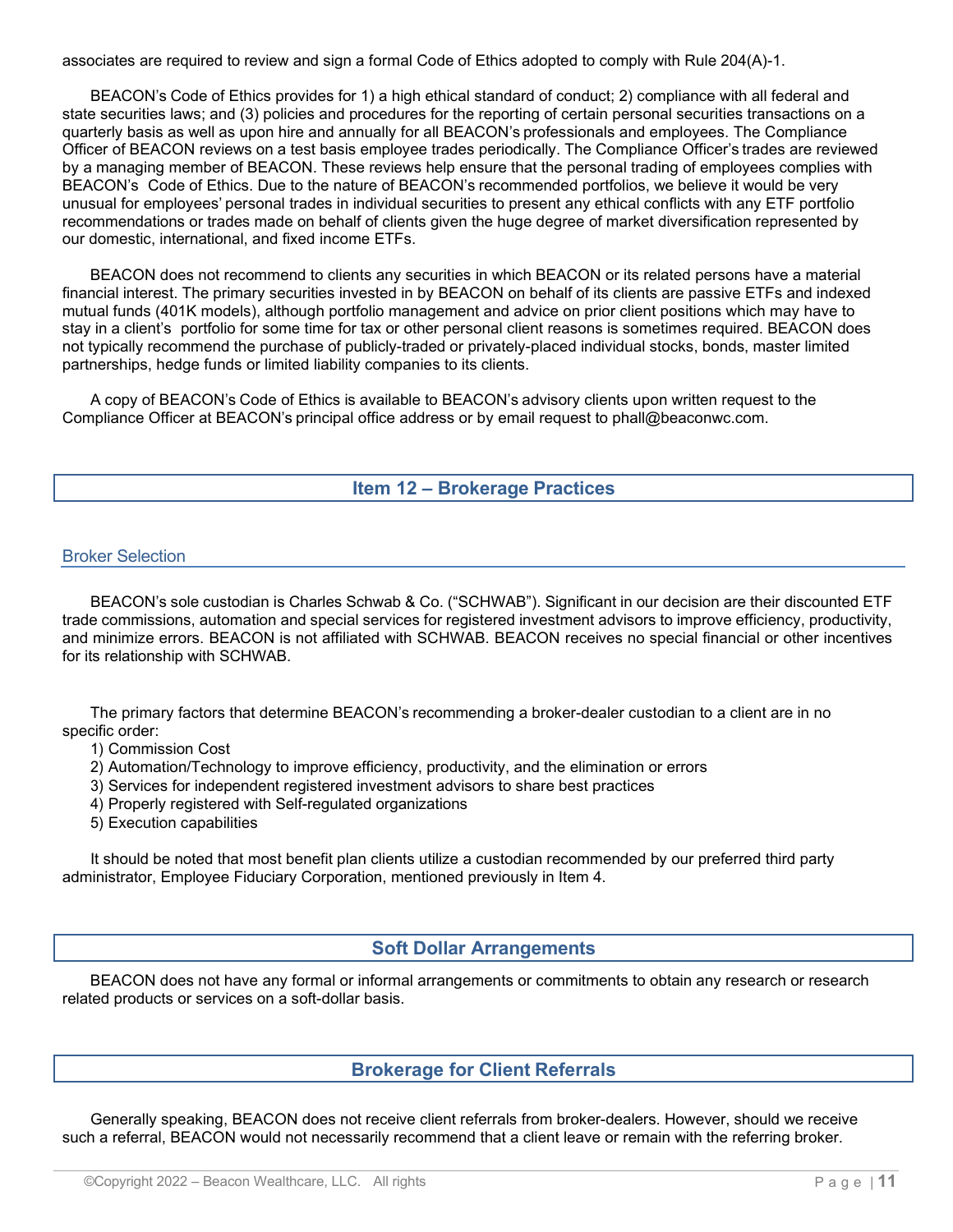### **Directed Brokerage**

<span id="page-11-0"></span>As of January 1, 2022 no clients of BEACON have instructed the firm to direct transactions in their account to a specific brokerage firm.

If a client directs BEACON to trade the account's transactions at a particular broker with whom BEACON does not have a business relationship, this may result in greater transaction expenses for the account than for other accounts BEACON manages. The directed accounts may pay higher commissions and/or receive less favorable trade execution than the non-directed accounts. The non-directed accounts may benefit from any negotiated commissions and some operational client account support services BEACON has arranged for its clients through its preferred custodial relationship with SCHWAB. SCHWAB may discount or waive fees for clients of BEACON that it would otherwise charge to retail clients for the same services.

All clients should understand that any broker-dealer/custodian recommendation made by BEACON represents a conflict of interest as BEACON anticipates continual operational relationships with the broker-dealer/custodian that we recommend. BEACON does limited due diligence reviews of these firms, all of which are well established nationally recognized broker dealer custodians. BEACON solely recommends SCHWAB as custodian for our clients' assets as a convenience to us, to our clients, and to keep costs of operations as low as possible.

# **Aggregation of Orders**

<span id="page-11-1"></span>The aggregation or blocking of client transactions allows an advisor to execute transactions in a more timely, equitable, and efficient manner and seeks to provide, when feasible based on similar time frames of information required to make a trade decision, the same execution price for clients at the same custodian and executing broker. Our firm's policy is to aggregate client transactions where possible and when advantageous to clients. In these instances, clients participating in any aggregated transactions will receive an average share price and transaction costs will be charged separately based upon each custodian's commission schedule.

In the event transactions for BEACON, its employees or principals are aggregated with client transactions and conflicts arise, BEACON will always defer to the benefit of the client in the transaction.

#### **Item 13 – Review of Accounts**

#### <span id="page-11-3"></span><span id="page-11-2"></span>Reconciliation of Client Accounts

All active BEACON client accounts are reconciled daily to custodial (SCHWAB) records. Whenever valuation information differs between the custodian's records and our accounting system's records, the differences are investigated and resolved. Once reconciled, electronic copies of the client's SCHWAB statement are maintained along with a copy of a reconciled holdings statement from BEACON's accounting system. In the event there are any differences (i.e. trade settlement, etc.) an explanation is also documented and retained. For accounts Held Away, trades are reconciled daily, but statements are maintained and sent to the client direct from their custodian.

#### <span id="page-11-4"></span>Financial Plan Review

Each client's Investment Advisor will initiate a review and update the client's financial plan on at least an annual basis for changes in the client's financial situation and plan objectives. Additional reviews may be initiated for several reasons including

- 1) changes in a client's priorities,
- 2) upon demand by the client,
- 3) whenever the Advisor considers a plan update and review is in the client's best interest,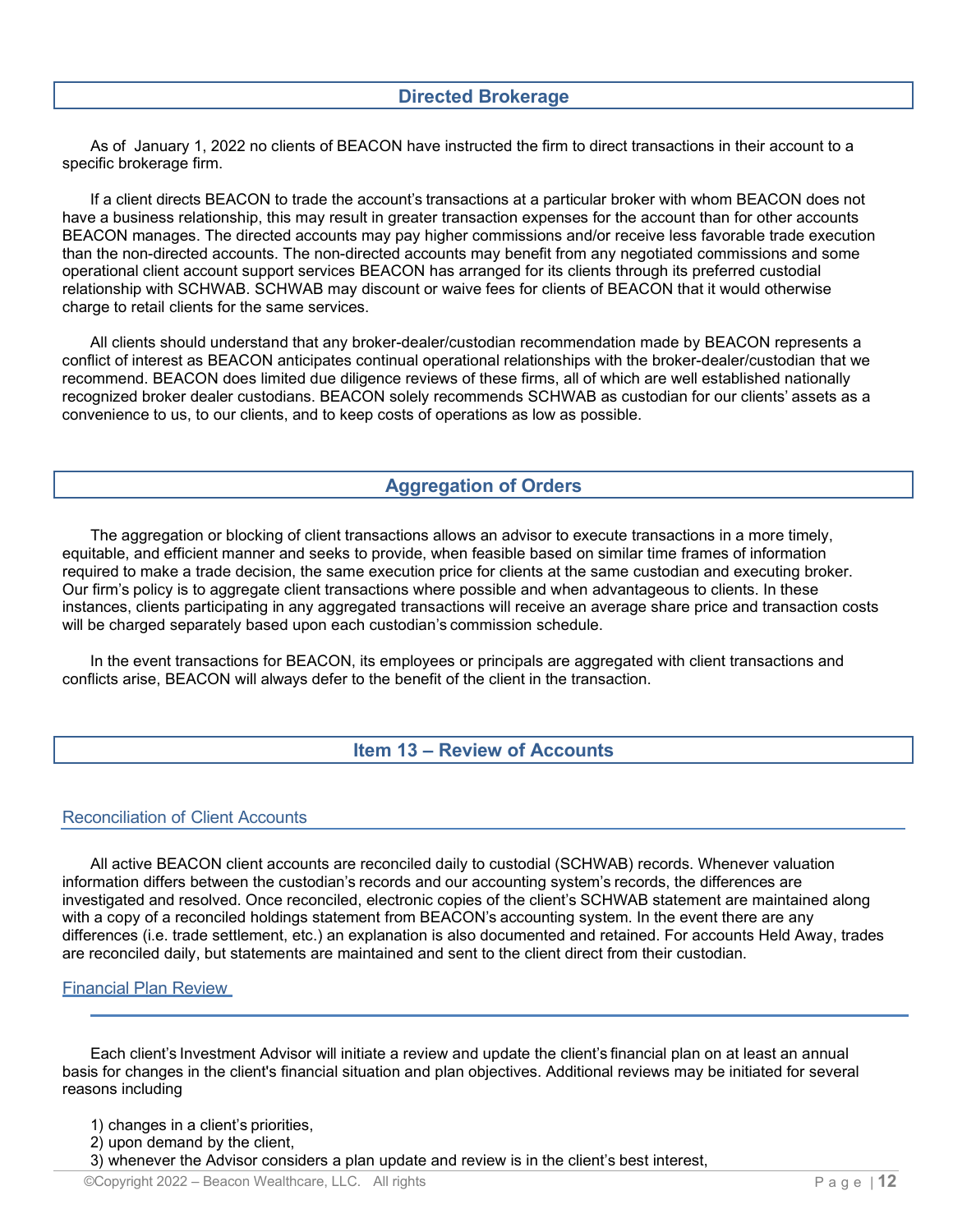- 4) should there be a material change in circumstances for the client or
- 5) should the client's Plan fall materially outside its Confidence Zone.

<span id="page-12-0"></span>Regular Reports

BEACON clients can view daily and quarterly reports or on demand from BEACON either directly on our website, by mail, or as needed for client meetings that occur at least once a year. These reports show portfolio holdings, performance, values, and their "Confidence Zone" status of their financial goal objectives (Quarterly), which is a mathematical estimate of a client' financial goal plan's status. Each report contains an offer to the client to request and receive BEACON's most current Form ADV Part 2A and privacy policy. Form ADV Part 2 and ADV Part 3 (Form CRS) is also available on the BEACON website. The Quarterly report shows the full quarterly billing statement.

# **Item 14 – Client Referrals and Other Compensation**

<span id="page-12-1"></span>BEACON and its employees do not receive any sales awards or prizes as compensation from third parties. The receipt of such gifts would be a violation of BEACON's Code of Ethics.

Beacon may compensate Sam Bass Jr, Founder Emeritus for the referral of advisory clients to the firm. He is the only individual we may compensate, no other third-party persons, individuals or entities.

# **Item 15 – Custody**

<span id="page-12-2"></span>BEACON is deemed to have custody due to the following :

Beacon directly debits fees from client accounts, and

Beacon will process client requests for client approved money movement transactions

 Beacon does not have physical custody of any client funds and/or securities. Client funds and/or securities are held with the custodian Charles Schwab. We have met the seven conditions per the SEC no-action letter and therefore do not fall under the need for the surprise independent audit.

 Clients receive statements from SCHWAB, the custodian that holds and maintains client investment assets, monthly in most cases, but at least quarterly. The statements include a list of all securities held in the portfolio, their market value as of the last day of the previous month and all trade activity taking place since the last statement. Statements also reflect BEACON's advisory fee charges to the custodial account when applicable. Method of delivery is determined by the individual client when he or she completes the custodial account application. BEACON urges clients to carefully review such statements and compare such official custodial records to their Financial Goal Plan Status Report that we provide.

# **Item 16 – Investment Discretion**

<span id="page-12-3"></span>BEACON receives discretionary authority from most of its clients at the outset of an advisory relationship to select the security and quantity of securities to be bought or sold within the client's accounts. At this time the client executes the Beacon Wealthcare Investment Advisory Agreement which grants BEACON a limited power of attorney. Additionally, SCHWAB, the custodian, will require the client to execute a limited power of attorney ("LPOA") when opening the custodial account. The LPOA grants BEACON the authority

1) to trade securities on the client's behalf in the account,

2) to authorize the disbursement of BEACON's quarterly investment advisory fee and

3) to authorize BEACON to instruct the custodian to disburse a check from the client's custodial account to their address of record or, with additional paperwork signed by the client, to a bank account registered in the client's name.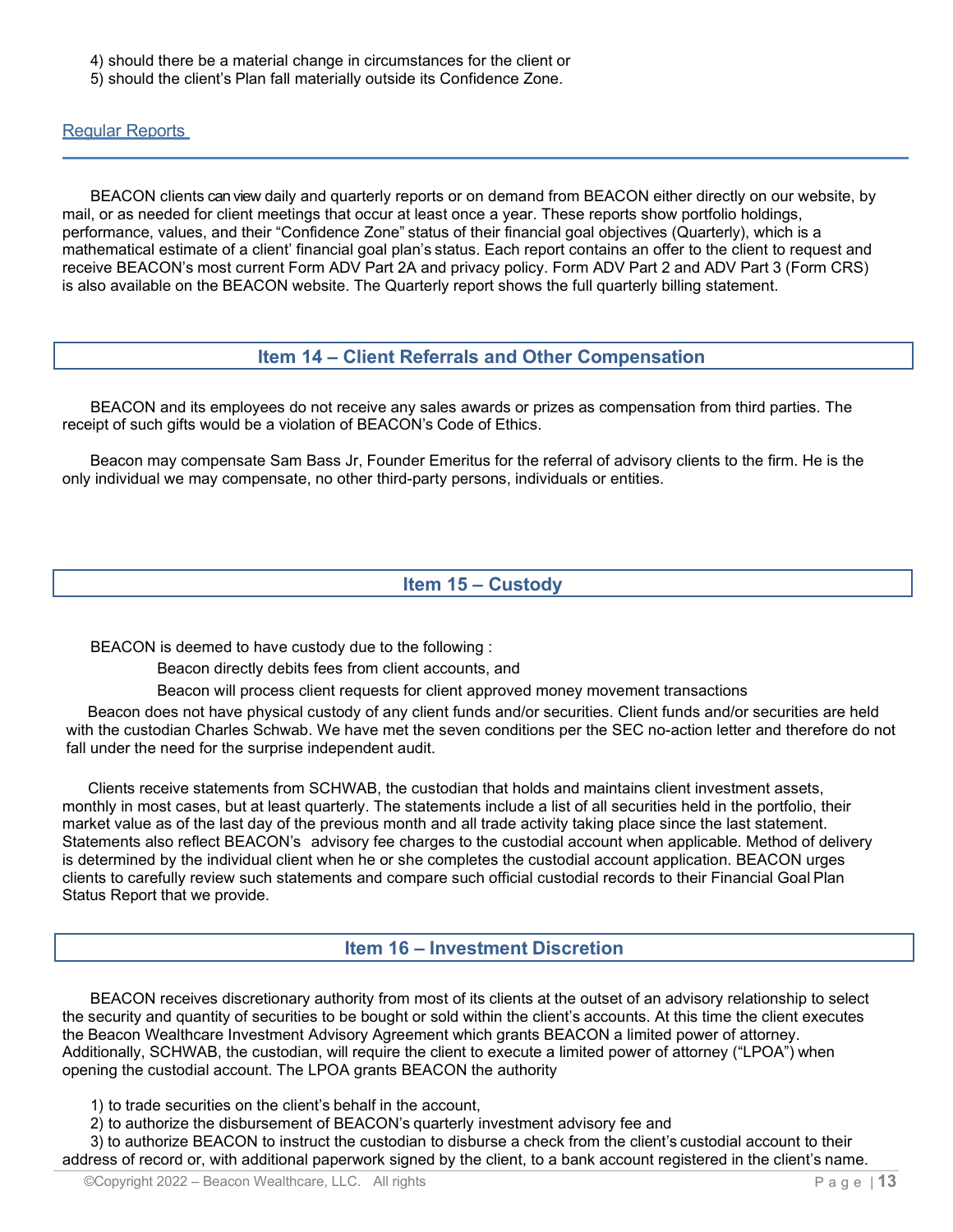In all cases, however, such discretion is to be exercised in a manner consistent with the stated investment objectives and/or the Financial Goal Plan for each client's account.

For Held Away accounts, Beacon typically is only authorized to give advice to clients in order to invest and reinvest their assets held with another custodian. Beacon does not have discretion for these accounts. In some cases the client may give Limited Power of Attorney for Beacon to have trading authority only.

### **Item 17 – Voting Client Securities**

<span id="page-13-0"></span>Since BEACON's recommended portfolios represent broad indices of securities (ETFs) as the primary client holdings, generally speaking, BEACON only votes on matters regarding the fee structure of those securities or a major change in index as these are of primary importance. Otherwise, all non-material issues are viewed as very unlikely to impact the pricing or returns from our holdings in such ETFs.

A complete copy of BEACON's proxy voting Policy can be obtained by sending a request to BEACON's Compliance Officer via email [phall@beaconwc.com](mailto:phall@beaconwc.com) or by telephone at (919) 821-5225.

For our accounts held at SWIA, as described in the Program Disclosure Brochure, clients enrolled in the Program designate SWIA to vote proxies for the ETFs held in their accounts. We have directed SWIA to process proxy votes and corporate actions through an in accordance with the policies and recommendations of a third party proxy voting service provider retained by SWIA for this purpose. Additional information about this arrangement is available in the Program Disclosure Brochure. Clients who do not wish to designate SWIA to vote proxies may retain the ability to vote proxies themselves by signing a special Charles Schwab form available from us.

### **Item 18 – Financial Information**

<span id="page-13-1"></span>Registered investment advisors are required in this Item to provide clients with certain financial information or disclosures about their financial condition. BEACON has no financial commitment or condition that impairs its ability to meet contractual and fiduciary commitments to clients, and has not been the subject of a bankruptcy proceeding.

A balance sheet is not required to be provided because BEACON does not serve as a custodian for client funds or securities and does not require prepayment of fees of more than \$500 per client six months or more in advance.

#### **Item 19 – Requirements for State Registered Advisors**

<span id="page-13-2"></span>BEACON is a SEC Registered Investment Advisor, this section is not applicable.

#### <span id="page-13-3"></span>Privacy Policy

(Effective January 04, 2022)

Beacon Wealthcare, LLC. has adopted policies and procedures to protect our client's non-public personal information.

As your investment advisor, or service provider to your investment advisor, BEACON collects non-public personal information about you from unaffiliated third-party investment custodial applications and other forms submitted to us by you or submitted to us by your financial consultant, custodian or other authorized representatives (such as your accountant or attorney) and through the normal course of business as your investment advisor or as a service provider to your investment advisor.

The types of non-public personal information BEACON collects and shares will depend on the product or services you receive from us. BEACON regards non-public personal information to be data such as your name, address, telephone/fax numbers, e-mail addresses, Social Security number, date of birth, assets, income, investment objectives, risk tolerance, account numbers, account balances, transaction history, beneficiary information, bank account information and credit card information.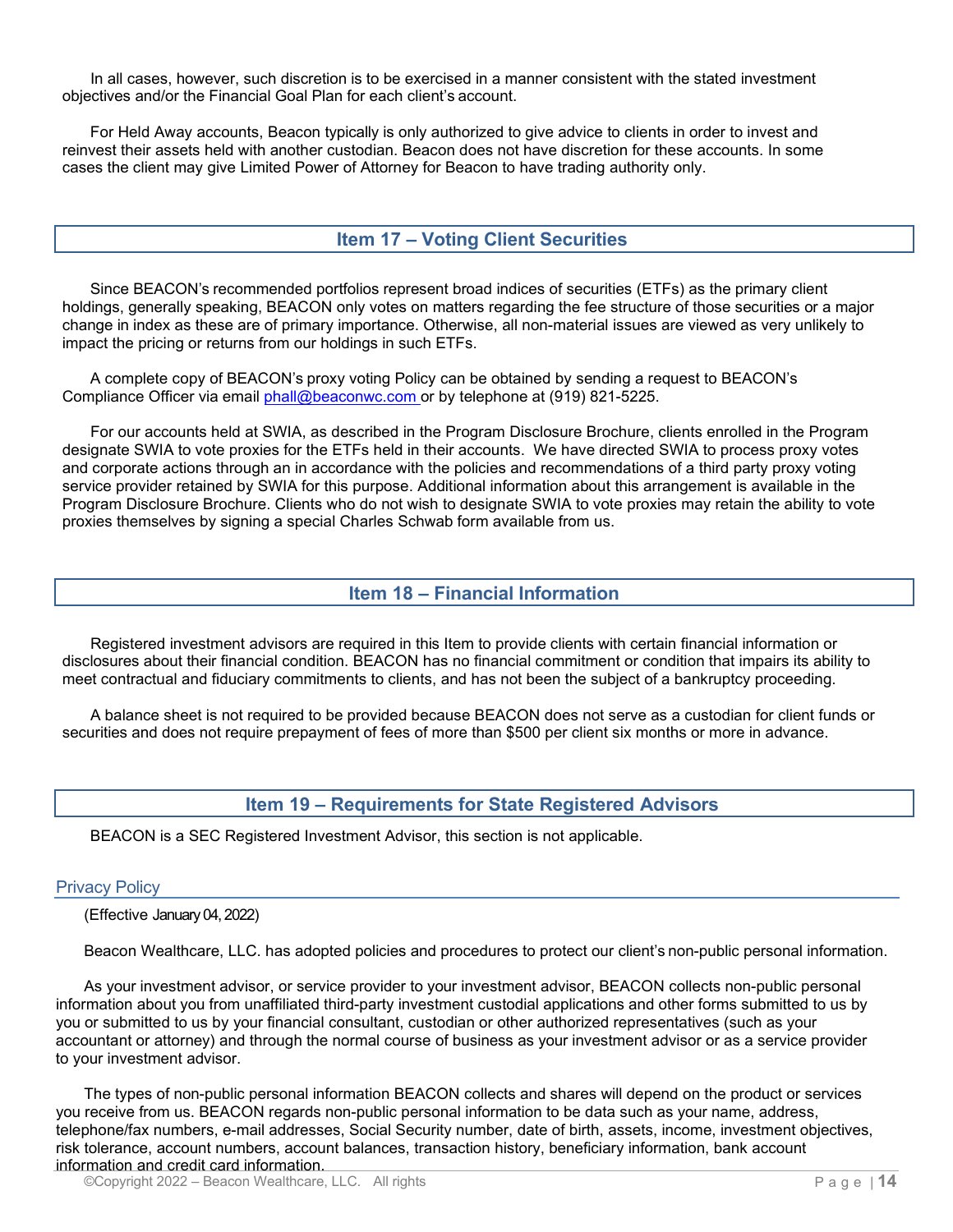BEACON will not disclose non-public personal information about you to anyone, except:

- For our everyday business purposes such as to process your transactions or maintain and monitor your account(s)
- To non-affiliated third parties who assist us in administering your investment account(s) such as your brokerage, mutual fund or other investment custodian(s)
- In connection with a government or self-regulatory organization request or investigation
- For our marketing purposes to offer *our* services to *you*
- You have asked to you, for example to share information to your CPA

BEACON restricts access to your personal and account information to those employees who need to know that information to provide services to you, your financial consultant or other authorized representative. Employees and third party vendors/contractors governed by confidentiality agreements are prohibited from disclosing non-public personal information to any person or entity outside BEACON, during or subsequent to their employment or contractual engagement with BEACON.

Additionally, BEACON maintains physical, electronic and procedural safeguards that meet federal and/or state standards to guard your non-public personal information.

BEACON's privacy policy applies to current, future and past clients. If you decide to close your account(s) or become an inactive client, BEACON will adhere to the privacy policies and practices as described in this notice. If there is a material change in BEACON's privacy policy, you will be notified via written notice.

If you have any questions regarding this privacy policy, please do not hesitate to call your financial advisor or BEACON's Compliance Officer, Patty Hall at 919-821-5225, or send an email inquiry to phall@beaconwc.com.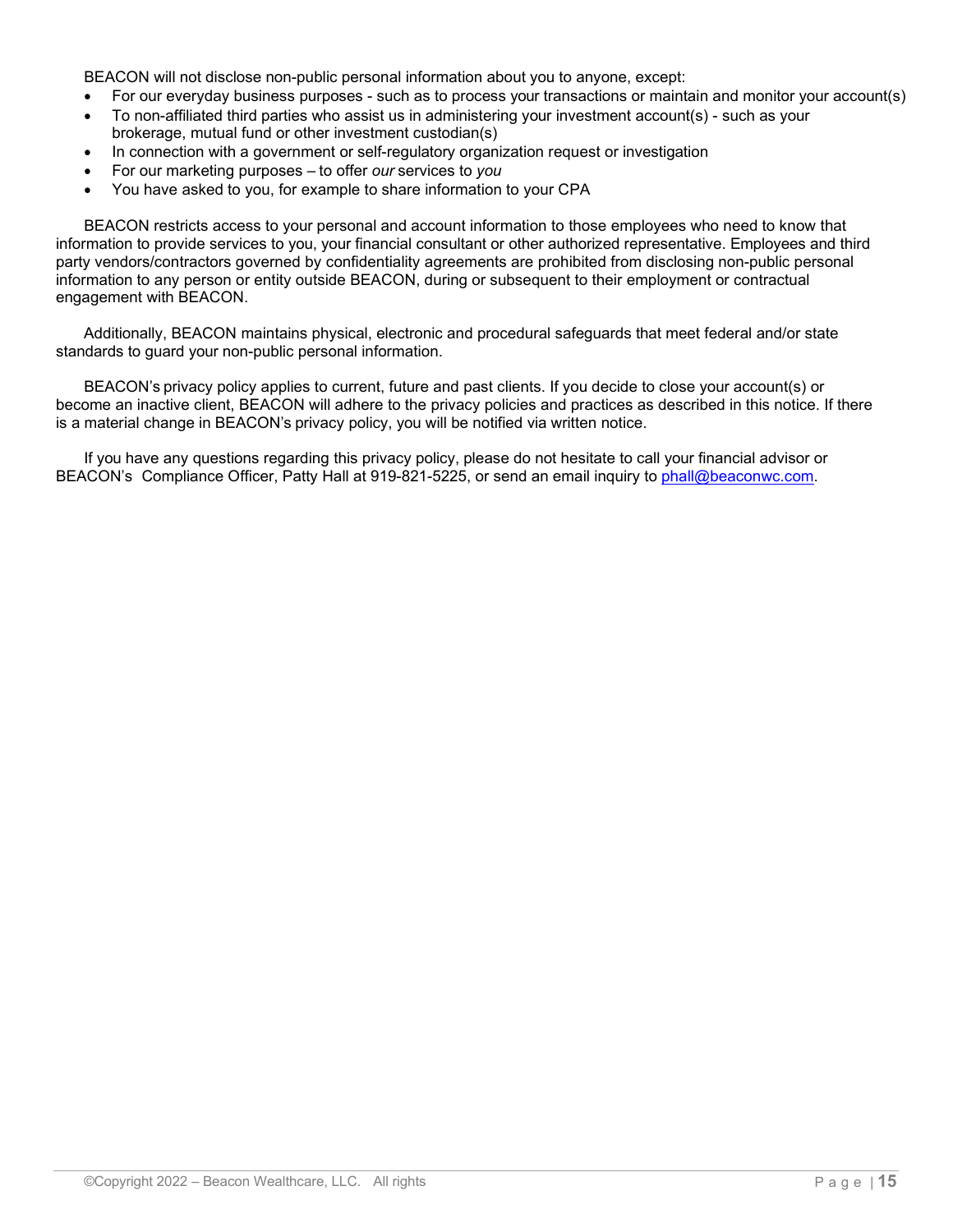

# **Brochure Supplement FORM ADV PART 2B**

# **Beacon Wealthcare, LLC.**

IARD/CRD Number: CRD 213556

**Geoffrey A. Hall II Jared B. Korver Ryan Smith Patricia A. Hall Ellen Martin Jeb Bowie**

Main Office Mailing Address: 1633 Glenwood Avenue Raleigh, NC 27608

> Main Business Phone: (919) 821-5225

> > Primary Website: [beaconwc.com](http://www.beaconinvest.com/)

# **Dated: March 22, 2022**

This brochure supplement provides information about our employees, Geoffrey Hall II, Jared Korver, Ryan Smith, Patricia Hall, Ellen Martin and Jeb Bowie that supplements the Beacon Wealthcare Brochure ADV Part 2. You should have received a copy of that Brochure. Please contact Patricia Hall if you did not receive Beacon Wealthcare's Brochure or if you have any questions about the contents of this supplement.

©Copyright 2022– Beacon Wealthcare, LLC. All rights reserved. P a g e | **1**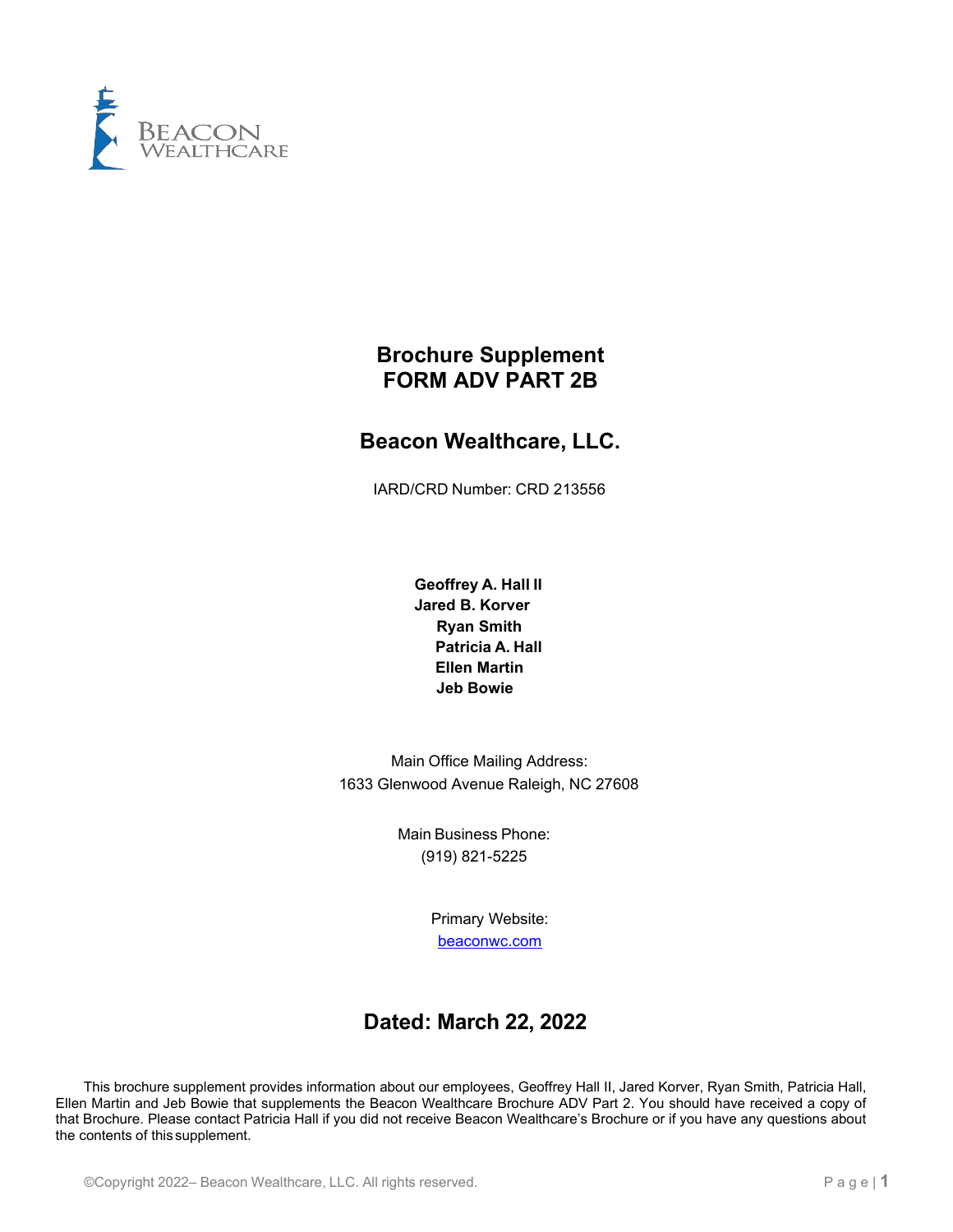# **Item 3 - Table of Contents**

<span id="page-16-0"></span>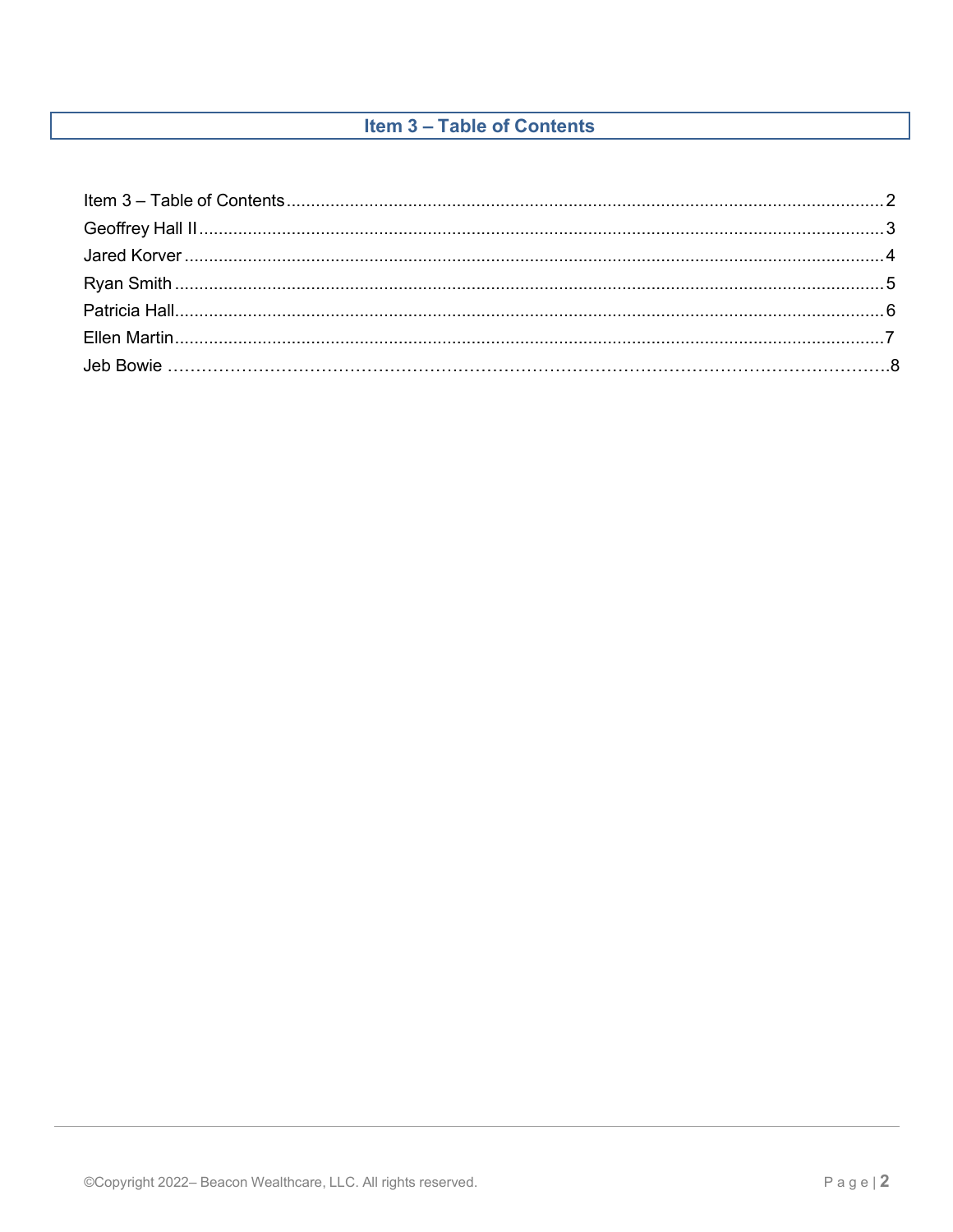# **Geoffrey Hall II**

#### **Item 2: EDUCATIONAL BACKGROUND AND**

#### **BUSINESS EXPERIENCE**

Geoff is one of the managing members of Beacon. He holds a Bachelor of Science degree in the area of Finance from The University of North Carolina at Charlotte. He has 20 years of experience as a financial advisor and holds the Certified Financial Planner™ designation. Geoff is also a member of the Financial Planning Association of the Triangle.

**Item 3: DISCIPLINARYINFORMATION**

None

#### **Item 4: OTHER BUSINESSACTIVITIES**

None

#### **Item 5: ADDITIONAL COMPENSATION**

Geoff does not receive any economic benefit from anyone who is not a client for providing advisory services.

#### **Item 6: SUPERVISION**

Geoff is a managing member and an owner of Beacon. His activities are monitored by Beacon's compliance personnel and supervisory structure.

Geoffrey A. Hall is not related to Patricia A. Hall

Additional information about Mr. Geoffrey Hall II is available on the website of [www.adviserinfo.sec.gov](http://www.adviserinfo.sec.gov/)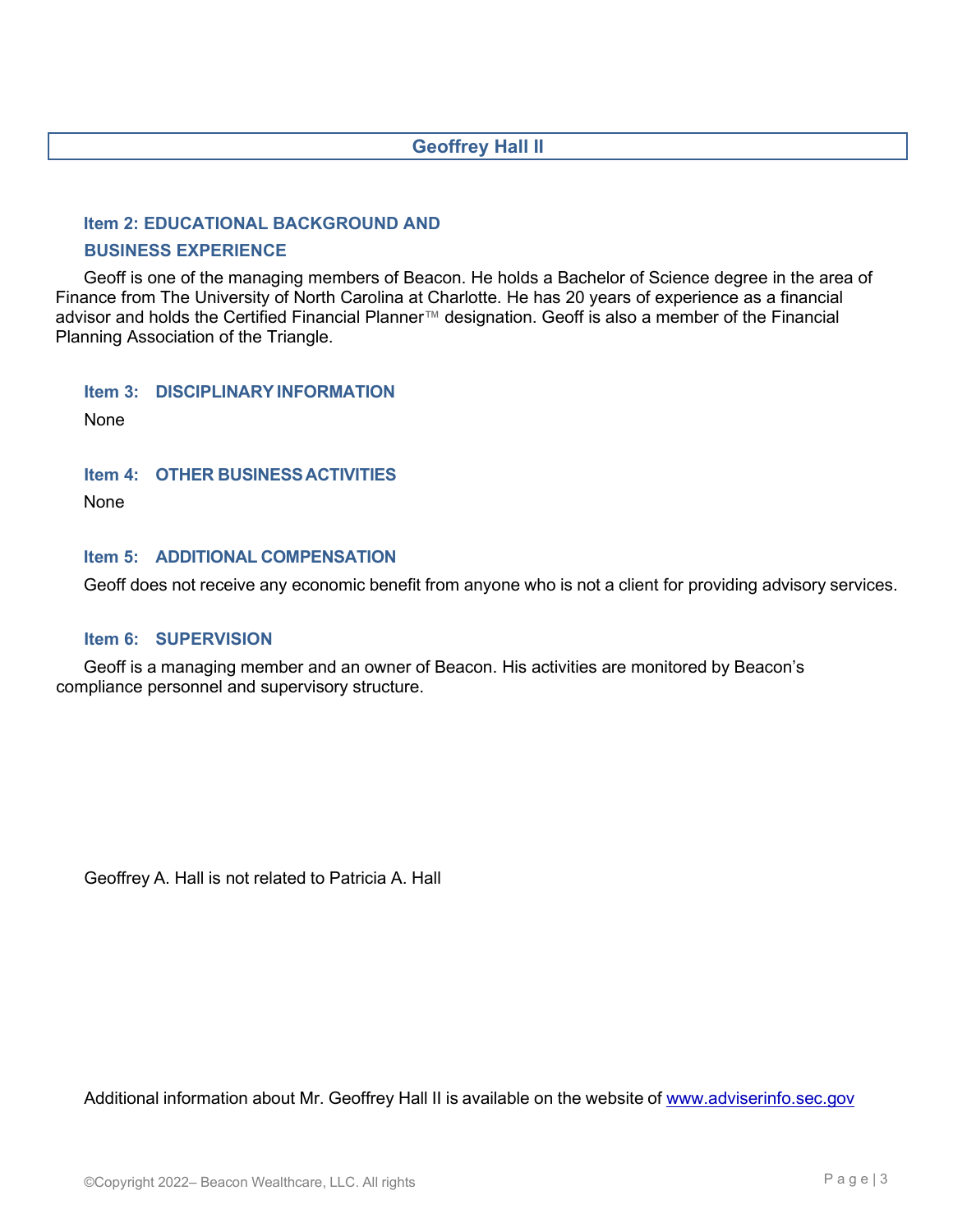# **Jared Korver**

### **Item 2: EDUCATIONAL BACKGROUND AND**

#### **BUSINESS EXPERIENCE**

Jared is one of the managing members of Beacon. He graduated summa cum laude from Appalachian State University with a Bachelor's degree in Accounting, and received and academic fellowship from North Carolina State University, where he obtained a Master's degree in Accounting. He has previously worked at Ernst & Young in Raleigh, North Carolina serving a range of clients from individuals and partnerships to large multinationals. Jared also holds the Certified Financial Planner™ designation.

**Item 3: DISCIPLINARYINFORMATION**

None

**Item 4: OTHER BUSINESSACTIVITIES**

None

**Item 5: ADDITIONAL COMPENSATION**

None

# **Item 6: SUPERVISION**

Jared is a managing member and an owner of Beacon. His activities are monitored by Beacon's compliance personnel and supervisory structure.

Additional information about Mr. Jared Korver is available on the website of [www.adviserinfo.sec.gov](http://www.adviserinfo.sec.gov/)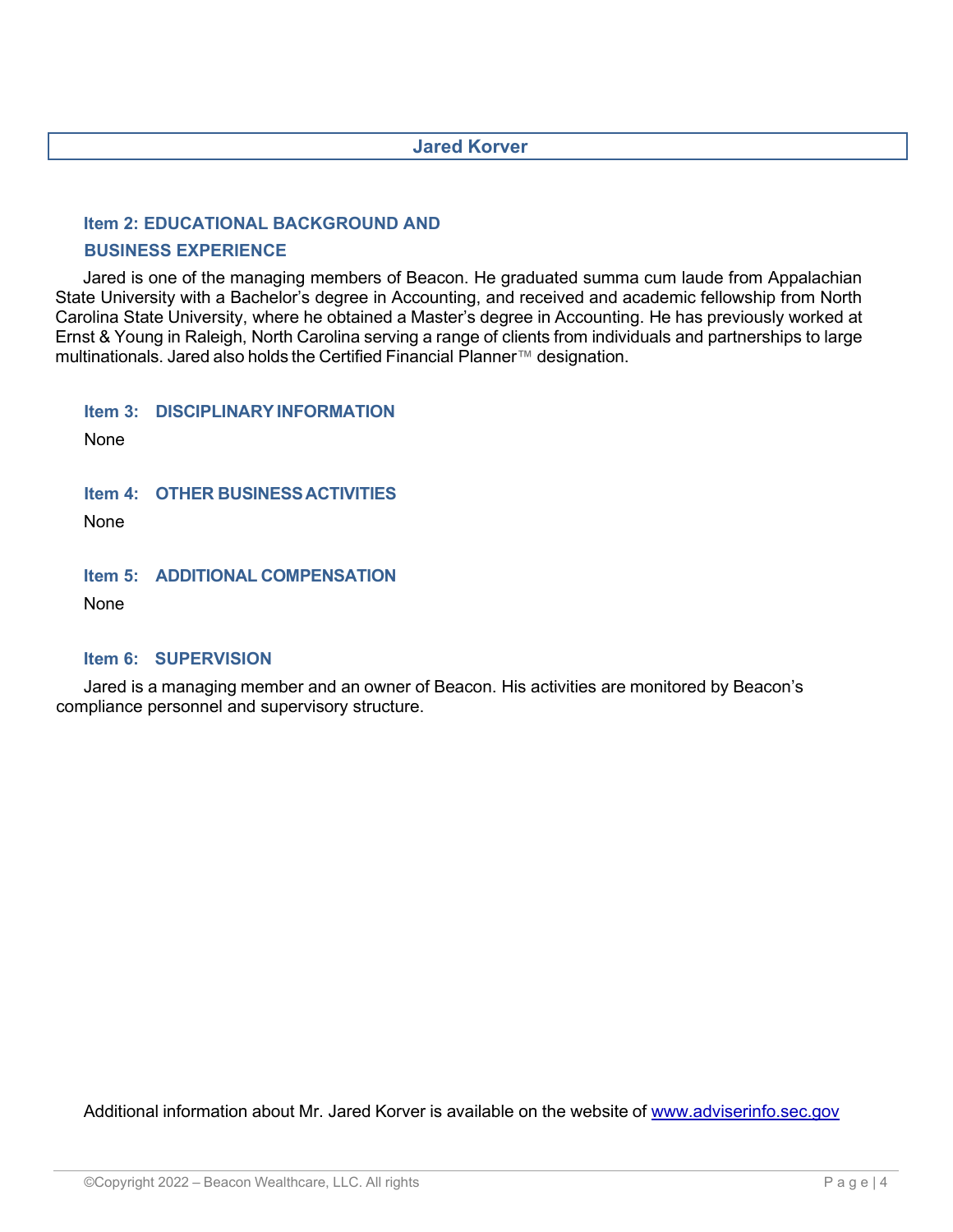# **Ryan Smith**

# **Item 2: EDUCATIONAL BACKGROUND AND**

### **BUSINESS EXPERIENCE**

Ryan is one of the managing members of Beacon. He holds an undergraduate double major in Business Administration and Accounting, as well as a Masters of Science in Financial Planning. He has over 14 years of experience as a financial advisor and holds the Certified Financial Planner™ designation.

**Item 3: DISCIPLINARYINFORMATION**

None

**Item 4: OTHER BUSINESSACTIVITIES**

None

**Item 5: ADDITIONALCOMPENSATION**

None

# **Item 6: SUPERVISION**

Ryan is a managing member and an owner of Beacon. His activities are monitored by Beacon's compliance personnel and supervisory structure.

Additional information about Mr. Ryan Smith is available on the website of [www.adviserinfo.sec.gov](http://www.adviserinfo.sec.gov/)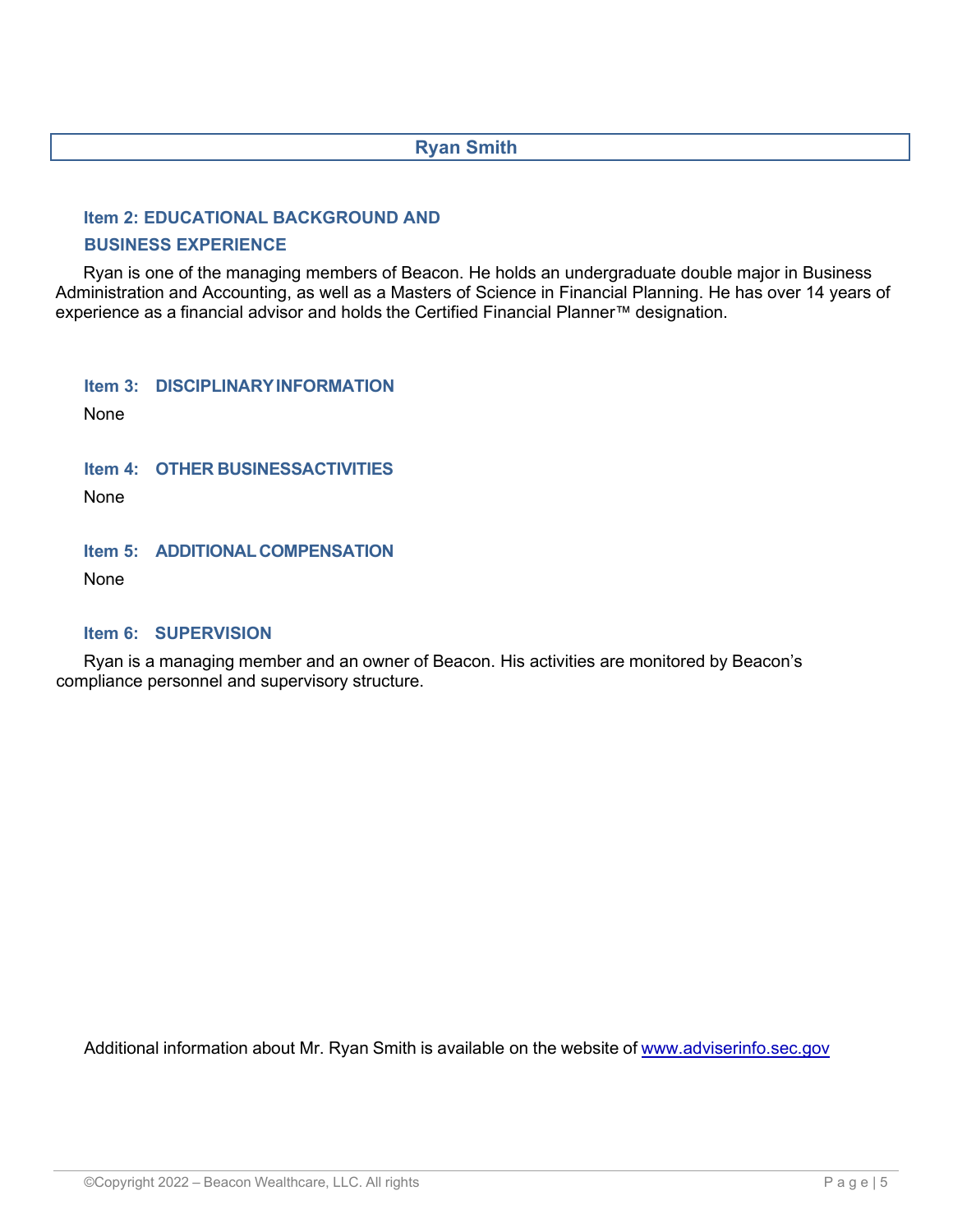# **Patricia Hall**

### **Item 2: EDUCATIONAL BACKGROUND AND**

#### **BUSINESS EXPERIENCE**

Patricia Hall has over 28 years of experience in the securities industry with a broad array of experience, ranging from compliance to operations. She has held licenses including series 7, 63, and 65 with the New York Stock Exchange/NASD. Ms. Hall has been with Beacon since its inception and manages the firm's office operations and account-servicing procedures. As the firms' Compliance Officer, her responsibilities include oversight of all regulatory filings, rules, and regulations.

**Item 3: DISCIPLINARYINFORMATION**

None

**Item 4: OTHER BUSINESSACTIVITIES**

None

**Item 5: ADDITIONAL COMPENSATION**

None

# **Item 6: SUPERVISION**

Patricia reports to the managing members of Beacon. Her actions are also monitored by Beacon's compliance and supervisory structure.

Patricia A. Hall is not related to Geoffrey A. Hall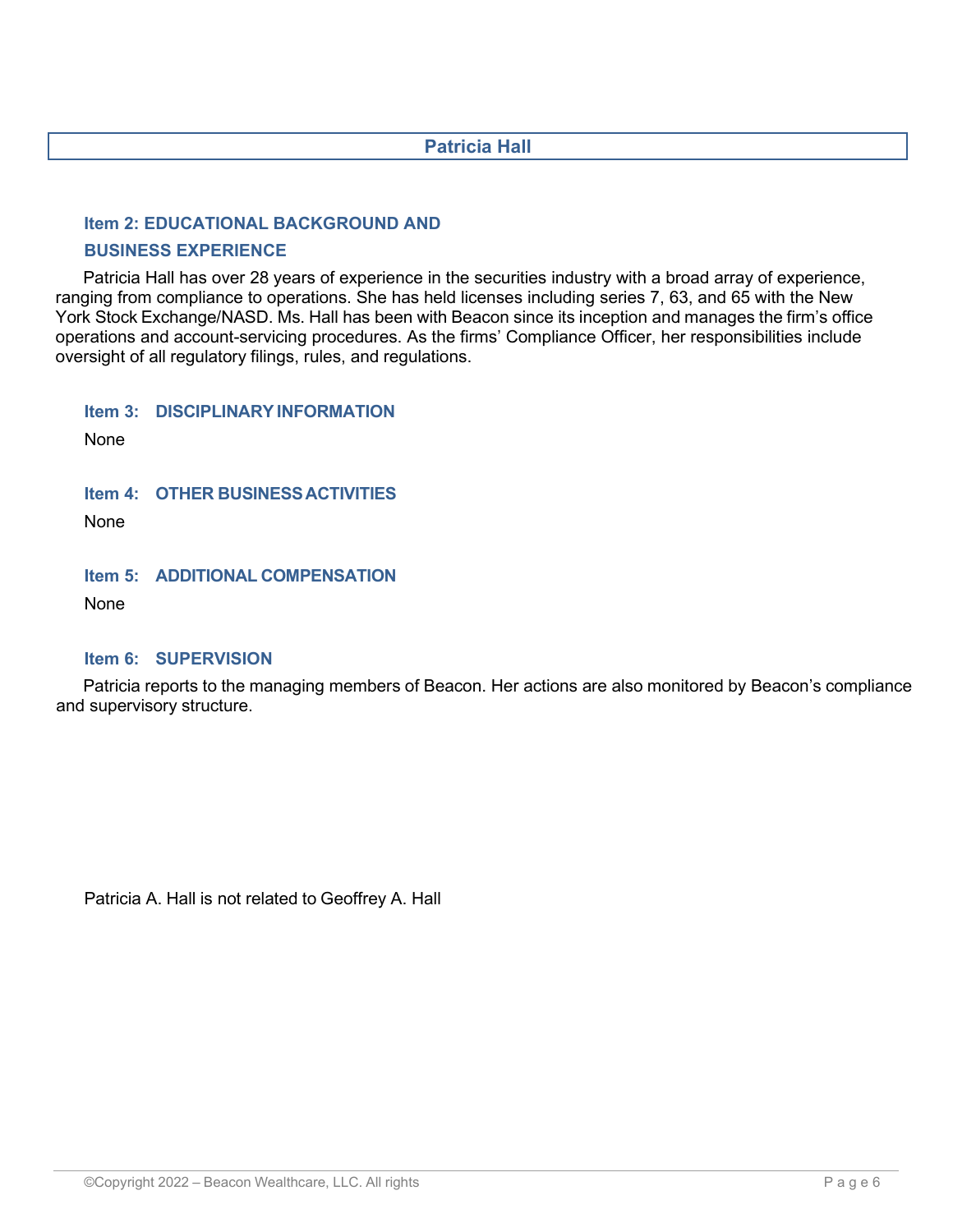# **Ellen Martin**

# **Item 2: EDUCATIONAL BACKGROUND AND BUSINESS EXPERIENCE**

Ellen holds a B.A. in Religious Studies and a minor in Bioethics from the University of Virginia. She has 6 years experience in the financial industry and holds the certification of Certified Wealth Strategist ® .

**Item 3: DISCIPLINARY INFORMATION** None

**Item 4: OTHER BUSINESSACTIVITIES**

None

# **Item 5: ADDITIONAL COMPENSATION**

None

# **Item 6: SUPERVISION**

Ellen reports to the managing members of Beacon. Her actions are also monitored by Beacon's compliance and supervisory structure.